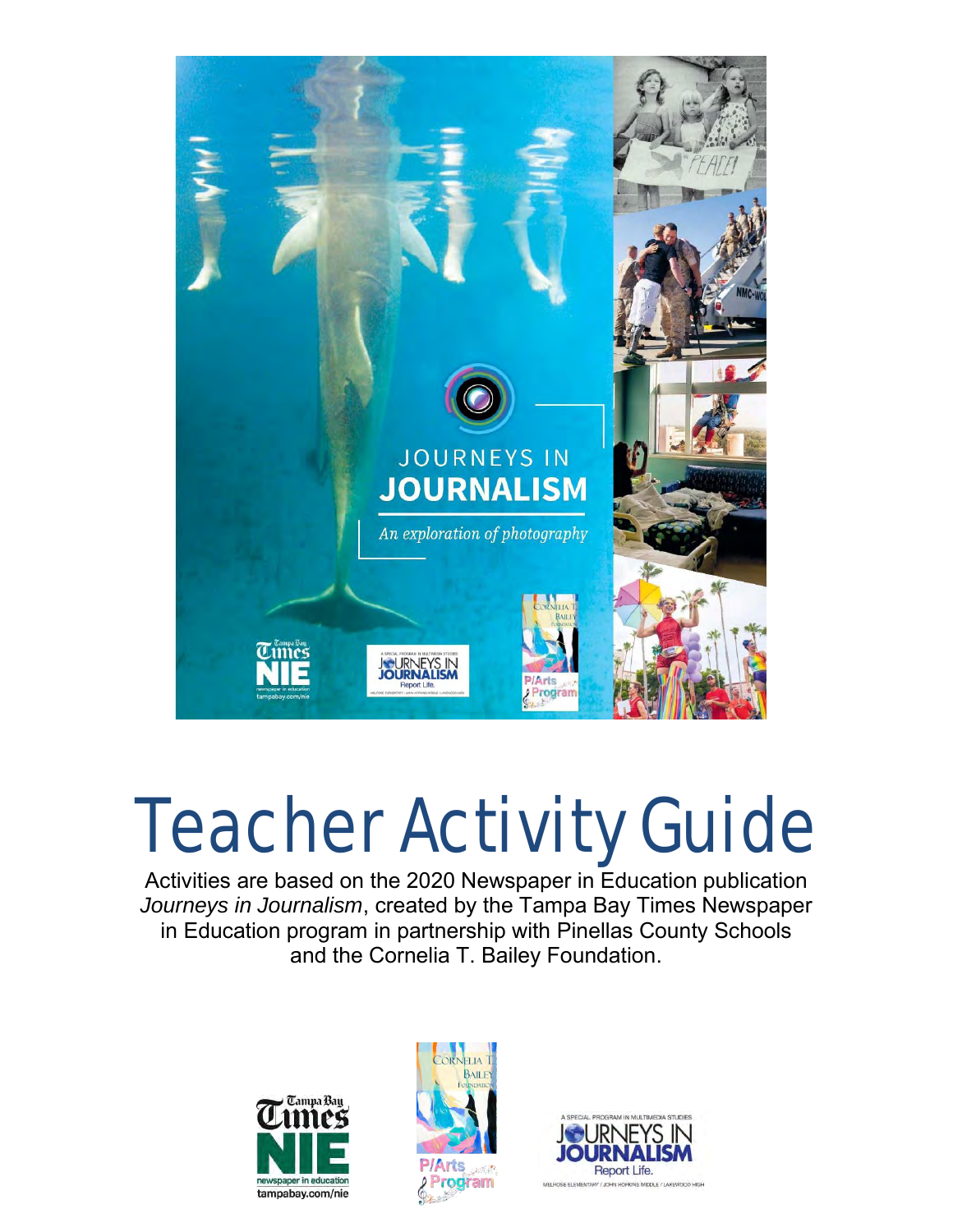### Newspaper & Critical Thinking Activities

This activity guide is a complement to the *Journeys in Journalism* educational publication. Reading the 16-page publication and completing the activities in this guide adhere to the following Florida Standards for elementary, middle and high school students.

**Language Arts:** LAFS.35.L.1.1; LAFS.35.L.1.2; LAFS.35.L.2.3; LAFS.35.L.3.4; LAFS.35.L.3.5; LAFS.35.L.3.6; LAFS.35.RF.3.3; LAFS.35.RF.4.4; LAFS.35.RI.1.1; LAFS.35.RI.1.2; LAFS.35. RI.1.3; LAFS.35.RI.2.4; LAFS.35.RI.2.5; LAFS.35.RI.2.6; LAFS.35.RI.3.7; LAFS.35.RI.3.8; LAFS.35. RI.3.9; LAFS.35.RI.4.10; LAFS.35.SL.1.1; LAFS.35.SL.1.2; LAFS.35.SL.1.3; LAFS.35.SL.2.4; LAFS.35.SL.2.5 LAFS.35.SL.2.6; LAFS.35.W.1.1; LAFS.35.W.1.2; LAFS.35.W.1.3; LAFS.35.W.2.4; LAFS.35.W.2.5; LAFS.35.W.3.7; LAFS.35.W.4.10; LAFS.68.L.1.1; LAFS.68.L.1.2; LAFS.68.L.2.3; LAFS.68.L.3.4; LAFS.68.L.3.5; LAFS.68.L.3.6; LAFS.68.RF.3.3; LAFS.68.RF.4.4; LAFS.68.RI.1.1; LAFS.68.RI.1.2; LAFS.68.RI.1.3; LAFS.68.RI.2.4; LAFS.68.RI.2.5; LAFS.68.RI.2.6; LAFS.68. RI.3.7; LAFS.68.RI.3.8; LAFS.68.RI.3.9; LAFS.68.RI.4.10; LAFS.68.SL.1.1; LAFS.68.SL.1.2; LAFS.68.SL.1.3; LAFS.68.SL.2.4; LAFS.68.SL.2.5 LAFS.68.SL.2.6; LAFS.68.W.1.1; LAFS.68.W.1.2; LAFS.68.W.1.3; LAFS.68.W.2.4; LAFS.68.W.2.5; LAFS.68.W.3.7; LAFS.68.W.4.10; LAFS.912.L.1.1; LAFS.912.L.1.2; LAFS.912.L.2.3; LAFS.912.L.3.4; LAFS.912.RI.1.1; LAFS.912.RI.1.2; LAFS.912. RI.1.3; LAFS.912.RI.2.4; LAFS.912.RI.2.5; LAFS.912.RI.2.6; LAFS.912.RI.3.7; LAFS.912.SL.1.2; LAFS.912.SL.1.3; LAFS.912.SL.2.4; LAFS.912.SL.2.5; LAFS.912.SL.2.6; LAFS.912.W.1.1; LAFS.912.W.1.2; LAFS.912.W.1.3; LAFS.912.W.2.4; LAFS.912.W.2.5; LAFS.912.W.3.8; LAFS.912.W.3.9; LAFS.912.W.4.10

**Science:** SC.3.P.10.3; SC.3.P.10.4; SC.35.CS-PC.2.1; SC.68.CS-PC.2.1; SC.912.CS-PC.2.1

**Social Studies:** SS.35.A.1.1; SS.35.A.1.2; SS.7.C.2.4; SS.7.C.2.11; SS.8.A.1.2; SS.8.A.1.3; SS.8.A.1.5; SS.8.A.1.7; SS.912.A.1.2; SS.912.A.1.3; SS.912.A.1.4; SS.912.H.1.1; SS.912.H.1.2; SS.912.H.1.3; SS.912.H.1.4; SS.912.H.1.5; SS.912.H.1.6

**Visual Arts:** VA.3.C.1.2; VA.3.C.3.3; VA.3.H.2.2; VA.3.H.2.3; VA.3.S.1.4; VA.4.H.1.1; VA.4.H.1.3; VA.4.O.1.2; VA.4.O.3.1; VA.4.S.1.2; VA.4.S.1.4; VA.5.C.2.2; VA.5.O.1.3; VA.5.O.2.1; VA.5.S.1.2; VA.5.S.1.4; VA.68.C.1.2; VA.68.C.3.3; VA.68.C.3.4; VA.68.H.2.2; VA.912.C.1.2; VA.912.C.1.3; VA.912.C.1.4; VA.912.C.1.5; VA.912.C.1.6; VA.912.C.1.8; VA.912.C.2.2; VA.912.C.3.3; VA.912.C.3.5; VA.912.H.1.1; VA.912.H.1.5; VA.912.H.1.8; VA.912.H.1.10; VA.912.H.2.3; VA.912.O.1.2; VA.912.O.1.3

**Florida Best Standards:** ELA.35.C.1.3; ELA.35.C.1.4; ELA.35.C.1.5; ELA.35.C.2.1; ELA.35.C.3.1; ELA.35.R.2.1; ELA.35.R.2.4; ELA.35.V.1.1; ELA.612.C.1.3; ELA.612.C.1.4; ELA.612.C.1.5; ELA.612.C.2.1; ELA.612.C.3.1; ELA.612.R.2.1; ELA.612.R.2.4; ELA.612.V.1.1

This activity guide was created by the staff of the Tampa Bay Times Newspaper in Education program. Journeys in Journalism is made possible by a grant from the Cornelia T. Bailey Foundation.

© *Tampa Bay Times* 2020

Page 2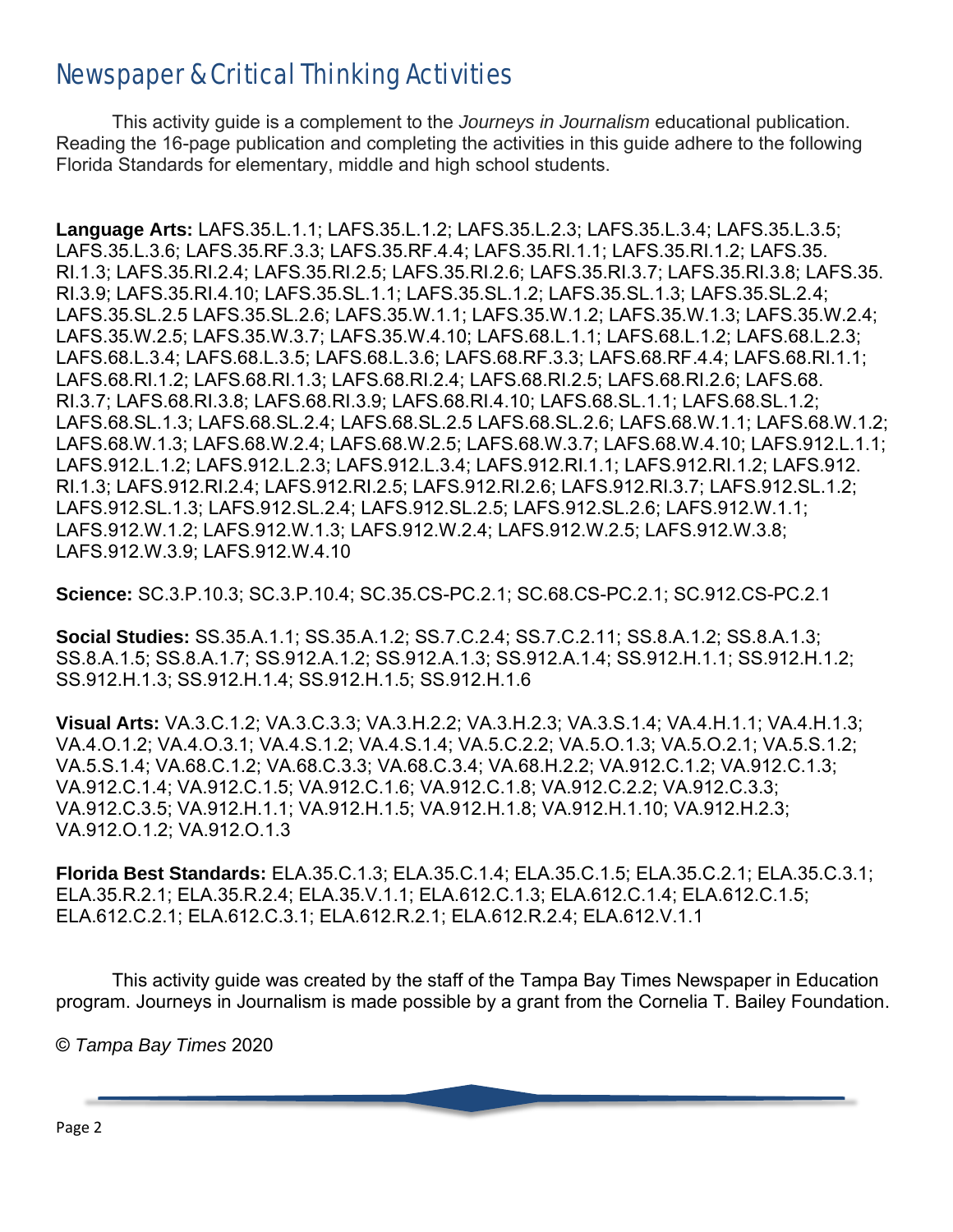## Section 1: Elementary activities

### Going Beyond the Text: Visual thinking strategies

Look closely at the following images to determine what is going on in these pictures. Use specific points in the picture to determine what is happening. Answer the following questions about the image:

- What is going on in this picture?
- What do you see that makes you say that?
- What more can you find?

Write a caption or short story to go along with the image and share your story with your class.

**Florida Standards Visual Arts**: VA.35.C.1.2; VA.1.C.2.1; VA.35.C.3.1; VA.35.F.1.2; VA.35.F.3.1; VA.35.H.2.2; VA.35.H.3.1; VA.35.O.1.1; VA.35.S.1.4 **Language Arts:** LAFS.35.L.1.1; LAFS.35.L.1.2; LAFS.35.L.3.5; LAFS.35.L.3.6; LAFS.35.RF.1.1; LAFS.35.RF.2.2; LAFS.35.RF.3.3; LAFS.35.RI.1.1; LAFS.35.RI.2.6; LAFS.35.RI.3.7; LAFS.35.SL.1.1; LAFS.35.SL.1.2; LAFS.35.SL.2.6; LAFS.35.W.1.3 **Florida Best Standards:** ELA.35.C.1.2; ELA.35.C.1.3; ELA.35.C.2.1; ELA.35.C.3.1; ELA.35.C.5.1; ELA.35.F.1.2; ELA.35.R.2.2; ELA.35.R.2.3; ELA.35.R.3.2; ELA.35.V.1.1; ELA.35.C.1.1



Source:<https://learning.blogs.nytimes.com/2012/10/22/whats-going-on-in-this-picture-oct-22-2012/>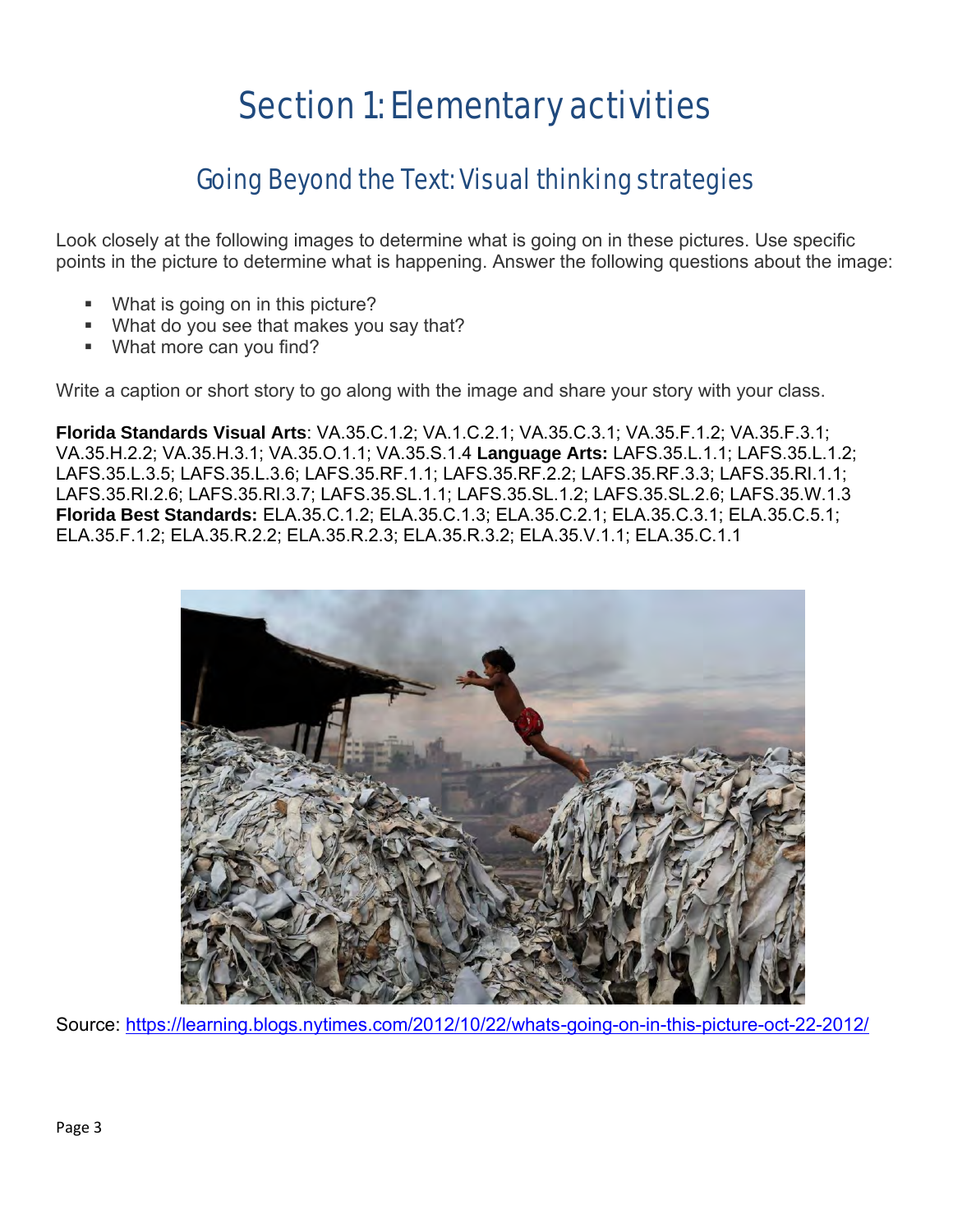

**Source** :<https://learning.blogs.nytimes.com/2015/11/30/whats-going-on-in-this-picture-nov-30-2015/>



**Source:** <https://learning.blogs.nytimes.com/2016/02/29/whats-going-on-in-this-picture-feb-29-2016/>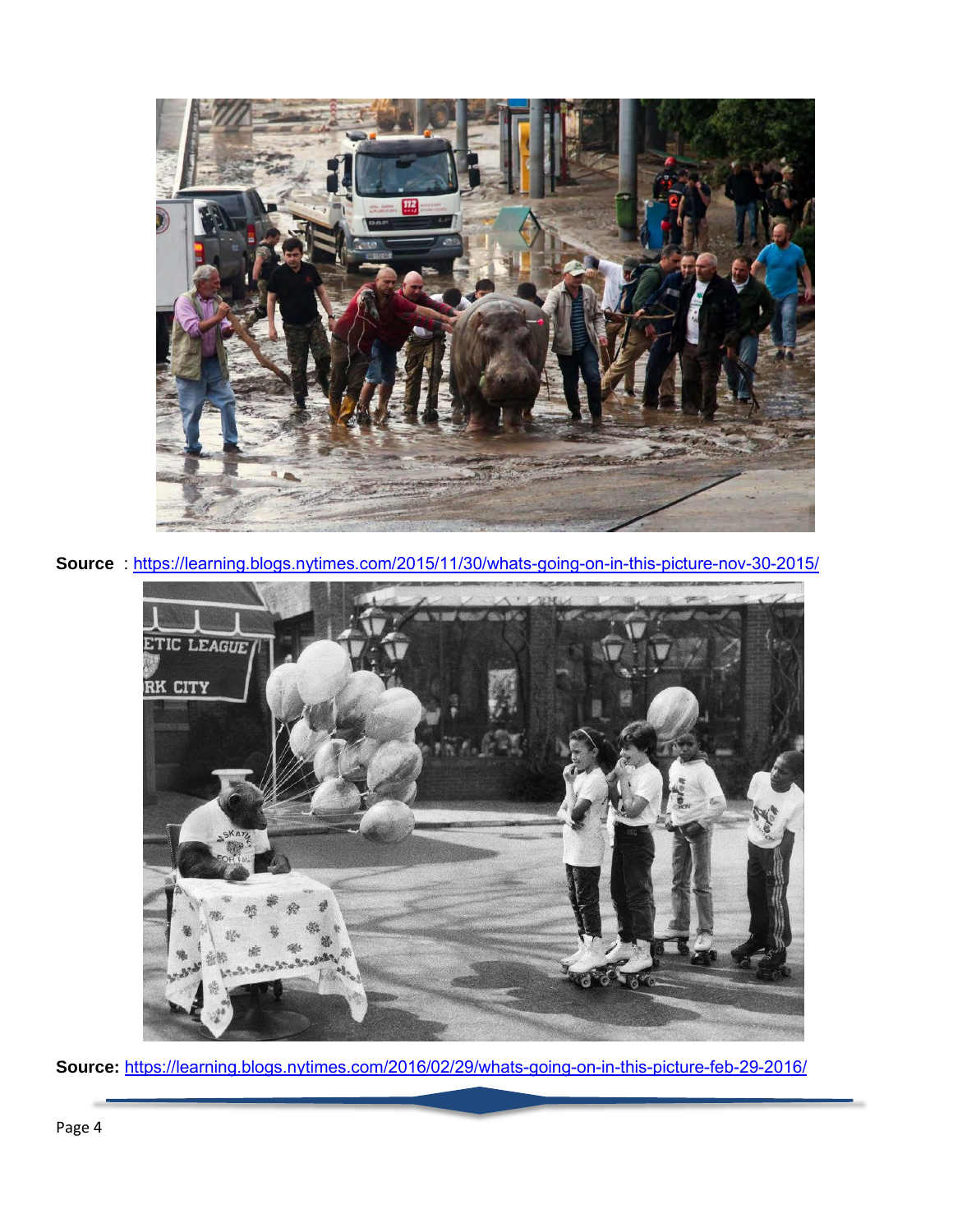### Going Beyond the Text: Its all in the name

Look closely at the images in this week's *Tampa Bay Times*. Using your observation and detective skills, find as many photos as you can that have images of things that begin with the letters of your first and last name. Check all sections of the newspapers for photos, including advertisements. See how many photos you can find and share the information with your classmates. Discuss the content of the photos.

**Florida Standards Visual Arts:** VA.35.C.1.2; VA.35.C.2.1; VA.35.C.3.1; VA.35.F.1.2; VA.35.F.3.1; VA.35.H.2.2; VA.35.H.3.1; VA.35.O.1.1; VA.35.S.1.4 **Language Arts:** LAFS.35.L.1.1; LAFS.35.L.1.2; LAFS.35.L.3.5; LAFS.35.L.3.6; LAFS.35.RF.1.1; LAFS.35.RF.2.2; LAFS.35.RF.3.3; LAFS.35.RI.1.1; LAFS.35.RI.2.6; LAFS.35.RI.3.7; LAFS.35.SL.1.1; LAFS.35.SL.1.2; LAFS.35.SL.2.6 **Florida Best Standards:** ELA.35.C.2.1; ELA.35.C.3.1; ELA.35.C.5.1; ELA.35.F.1.2; ELA.35.R.2.2; ELA.35.R.2.3; ELA.35.R.3.2; ELA.35.V.1.1; ELA.35.C.1.1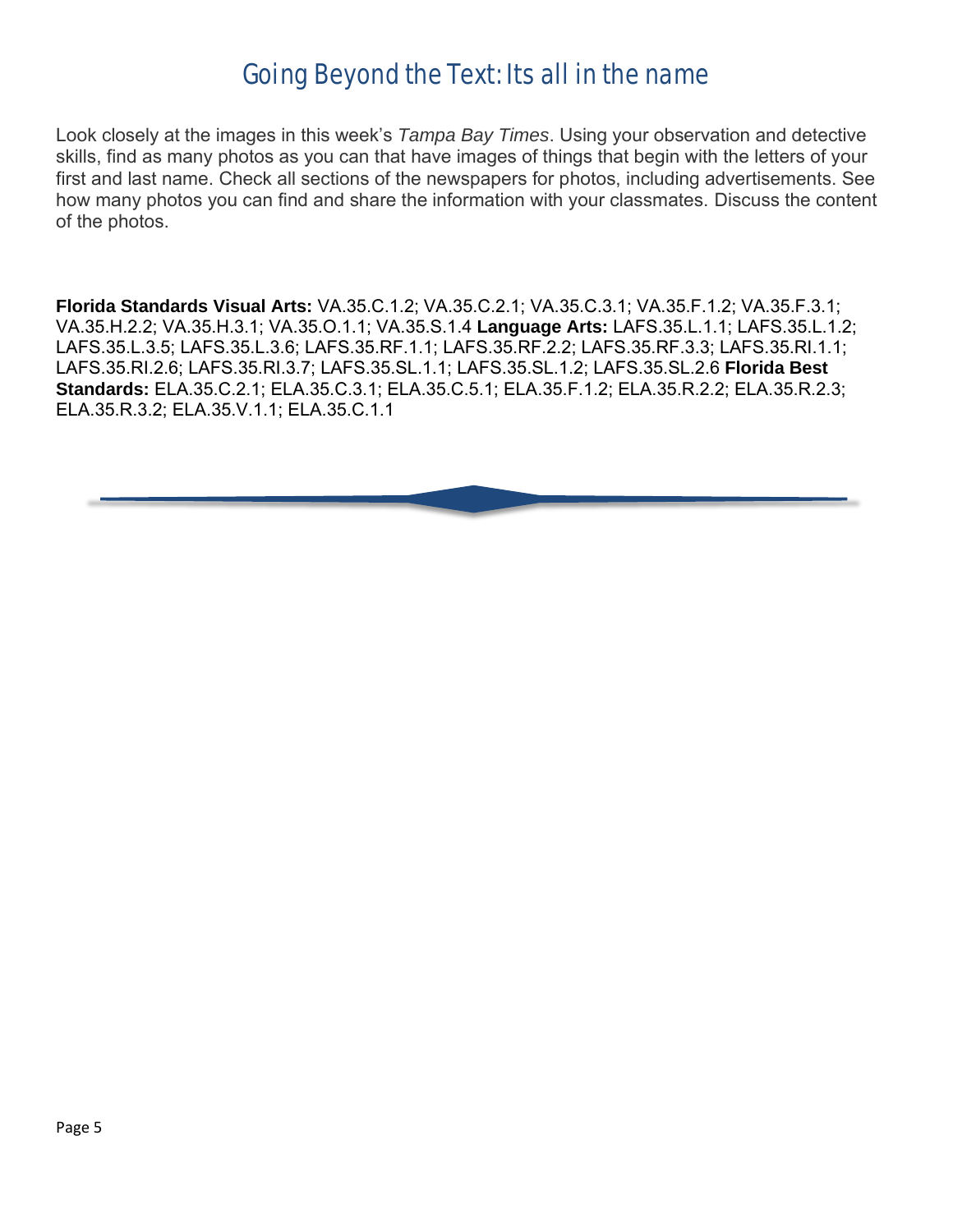### Going Beyond the Text: The importance of lighting

Look for images in the *Tampa Bay Times* print edition, digital edition and on the All Eyes Photo Blog. Examine the composition and lighting in the photos and answer the following questions.

- Do the photos use natural or artificial light? How do you know?
- Do the photos on the print edition look like they are the same quality as the digital edition? Why or why not?
- Does the lighting look the same for the photos on the web as it is for the printed images?

**Florida Standards Visual Arts:** VA.35.C.1.2; VA.35.C.2.1; VA.35.C.3.1; VA.35.F.1.2; VA.35.F.3.1; VA.35.H.2.2; VA.35.H.3.1; VA.35.O.1.1; VA.35.S.1.4 **Language Arts:** LAFS.35.L.1.1; LAFS.35.L.1.2; LAFS.35.L.3.5; LAFS.35.L.3.6; LAFS.35.RF.1.1; LAFS.35.RF.2.2; LAFS.35.RF.3.3; LAFS.35.RI.1.1; LAFS.35.RI.2.6; LAFS.35.RI.3.7; LAFS.35.SL.1.1; LAFS.35.SL.1.2; LAFS.35.SL.2.6 **Florida Best Standards:** ELA.35.C.2.1; ELA.35.C.3.1; ELA.35.C.5.1; ELA.35.F.1.2; ELA.35.R.2.2; ELA.35.R.2.3; ELA.35.R.3.2; ELA.35.V.1.1; ELA.35.C.1.1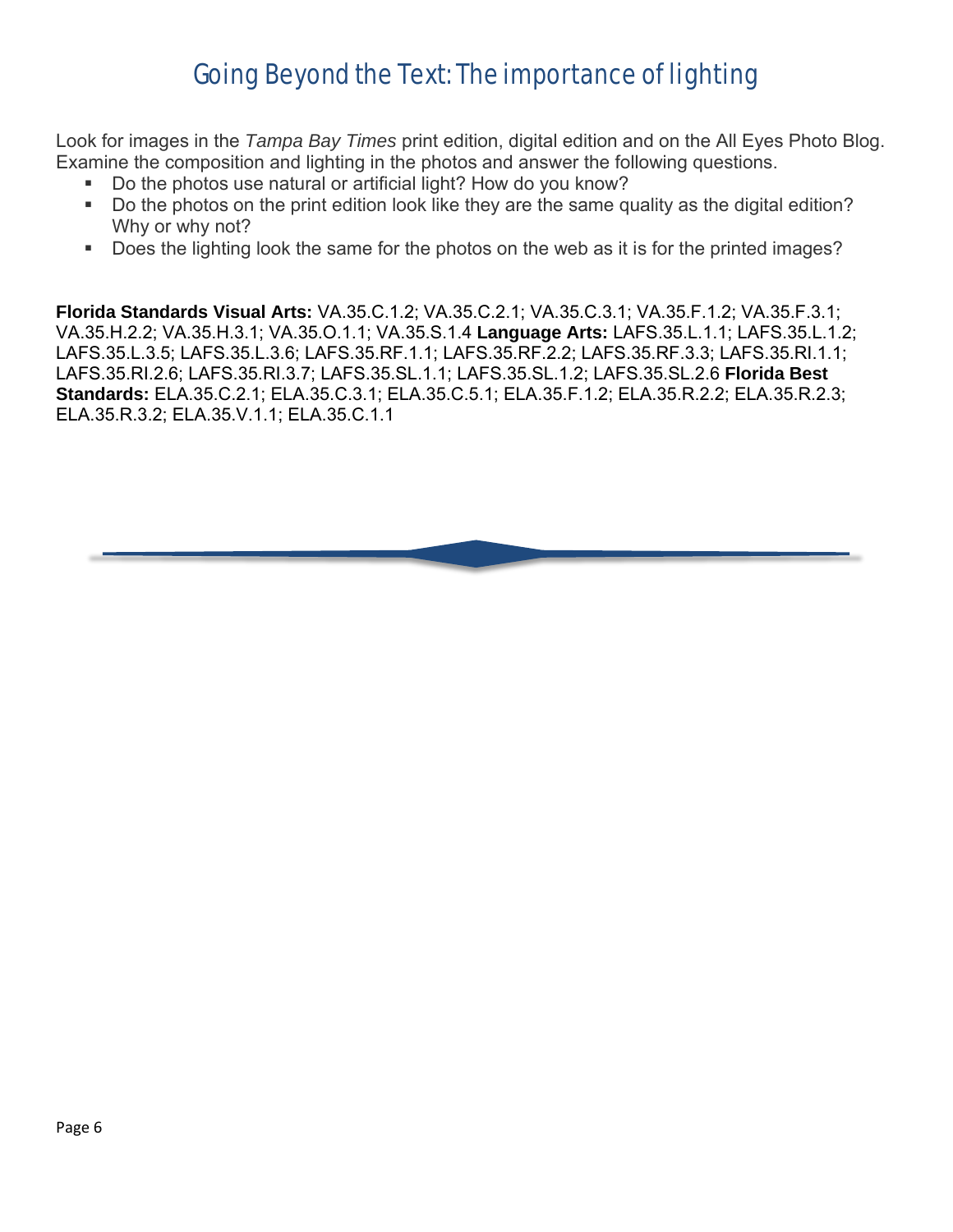### Going Beyond the Text: Illustrating mathematical concepts

Choose a mathematical concept from the list below.

- Points
- Lines
- Rays
- Angles (right, acute, obtuse)
- Perpendicular and parallel lines
- Two-dimensional shapes
- Patterns

Next, create an original image that represents this concept. Write a brief explanation of your photograph that explains how your photograph illustrates the concept you chose.

**Source:** International Center of Photography, *Focus on Photography: A Curriculum Guide*

**Florida Standards Visual Arts:** VA.35.C.1.2; VA.35.C.2.1; VA.35.C.3.1; VA.35.F.1.2; VA.35.F.3.1; VA.35.H.2.2; VA.35.H.3.1; VA.35.O.1.1; VA.35.O.2.1; VA.35.S.1.1; VA.35.S.1.3; VA.35.S.1.4 **Language Arts:** LAFS.35.L.1.1; LAFS.35.L.1.2; LAFS.35.L.3.5; LAFS.35.L.3.6; LAFS.35.RF.1.1; LAFS.35.RF.2.2; LAFS.35.RF.3.3; LAFS.35.RI.1.1; LAFS.35.RI.2.6; LAFS.35.RI.3.7; LAFS.35.SL.1.1; LAFS.35.SL.1.2; LAFS.35.SL.2.6; LAFS.35.W.1.3 **Florida Best Standards:** ELA.35.C.1.2; ELA.35.C.1.3; ELA.35.C.2.1; ELA.35.C.3.1; ELA.35.C.5.1; ELA.35.F.1.2; ELA.35.R.2.2; ELA.35.R.2.3; ELA.35.R.3.2; ELA.35.V.1.1; ELA.35.C.1.1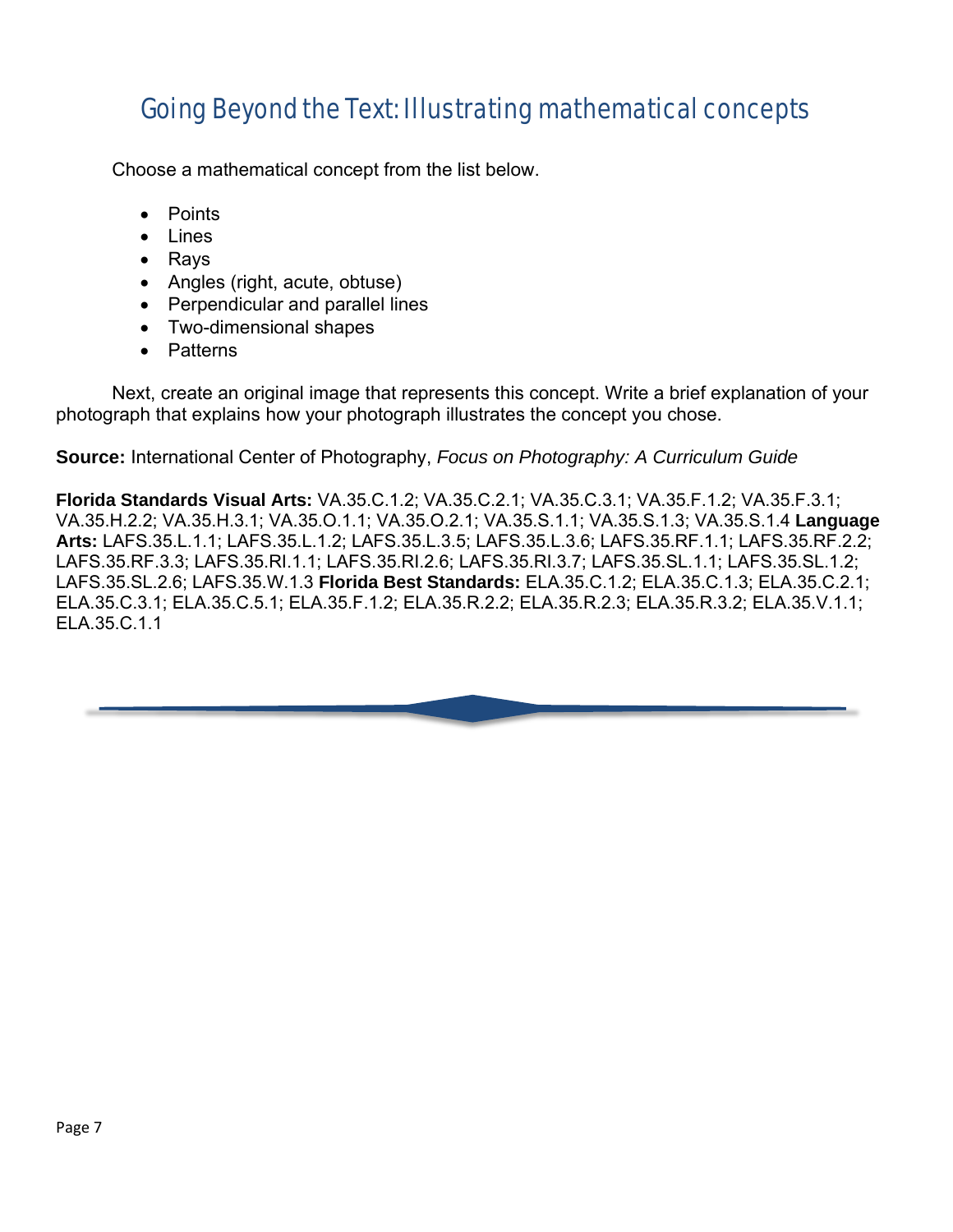### Going Beyond the Text: Examining motion

In this activity, students will explore the idea of how to describe movement by looking at images and short films of athletes and discussing them, by generating a class list of words related to movement, and by responding to writing prompts. Share the following websites with your students. As you visit each website, ask students to respond to what they see, focusing specifically on movement.

- [National Collegiate Athletic Association \(NCAA\): Shooting](http://web1.ncaa.org/web_video/basketball_promotion/kids_club_chalkboard/Shooting.mov)
- [NCAA: Rebounding](http://web1.ncaa.org/web_video/basketball_promotion/kids_club_chalkboard/Rebounding.mov)
- [NCAA: Dribble](http://web1.ncaa.org/web_video/basketball_promotion/kids_club_chalkboard/Dribble.mov)
- [Kenneth Mellott: Sports Slideshow](http://www.kenmellottphotography.com/gallery/2380563_sKnje)
- Swimming [Olympic.org](http://www.olympic.org/en/content/Sports/All-Sports/Aquatics/Swimming/)

Students will create a class word wall that describes movement. Explain that this is a collection of words that they can use for inspiration and ideas. As you construct the wall with students' suggestions, use questions to help them elaborate their choices and further explore the images they are looking at. Ask your class to think about what they have just seen on the websites you shared. What other words can they come up with that might work for the wall? Continue adding words until you feel that there is a wide range of movement described. Ask each student to respond to the following prompts in a writing journal:

- How does it feel to move your body?
- What do you think the phrase beauty in motion means?
- What do you think the word grace means?
- What sport do you think is the most beautiful to watch? Why?

Ask for volunteers to share their responses to the journal prompts.

Next, divide the class into groups of three or four students each. Tell each group that it is responsible for collecting the following from the *Tampa Bay Times*:

- Ten pictures of bodies in motion in a variety of athletic activities*.*
- Twenty words that describe movement

Bring students outside or to a gymnasium to take photographs of each other as they move. Encourage them to try all different types of movement — playing with balls, climbing on playground equipment, or just running and jumping.

Each group should create a poster, collage or Power Point presentation to present its collection of images and words to the entire class. Add the new words that have been generated to describe movement to the classroom word wall.

**Source:** International Literary Association, "A Race with Grace: Sports Poetry in Motion"

**Florida Standards Visual Arts:** VA.35.C.1.2; VA.35.C.2.1; VA.35.C.3.1; VA.35.F.1.2; VA.35.F.3.1; VA.35.H.2.2; VA.35.H.3.1; VA.35.O.1.1; VA.35.O.2.1; VA.35.S.1.1; VA.35.S.1.3; VA.35.S.1.4 **Language Arts:** LAFS.35.L.1.1; LAFS.35.L.1.2; LAFS.35.L.3.5; LAFS.35.L.3.6; LAFS.35.RF.1.1; LAFS.35.RF.2.2; LAFS.35.RF.3.3; LAFS.35.RI.1.1; LAFS.35.RI.2.6; LAFS.35.RI.3.7; LAFS.35.SL.1.1; LAFS.35.SL.1.2; LAFS.35.SL.2.6; LAFS.35.W.1.3 **Florida Best Standards:** ELA.35.C.1.2; ELA.35.C.1.3; ELA.35.C.2.1; ELA.35.C.3.1; ELA.35.C.5.1; ELA.35.F.1.2; ELA.35.R.2.2; ELA.35.R.2.3; ELA.35.R.3.2; ELA.35.V.1.1; ELA.35.C.1.1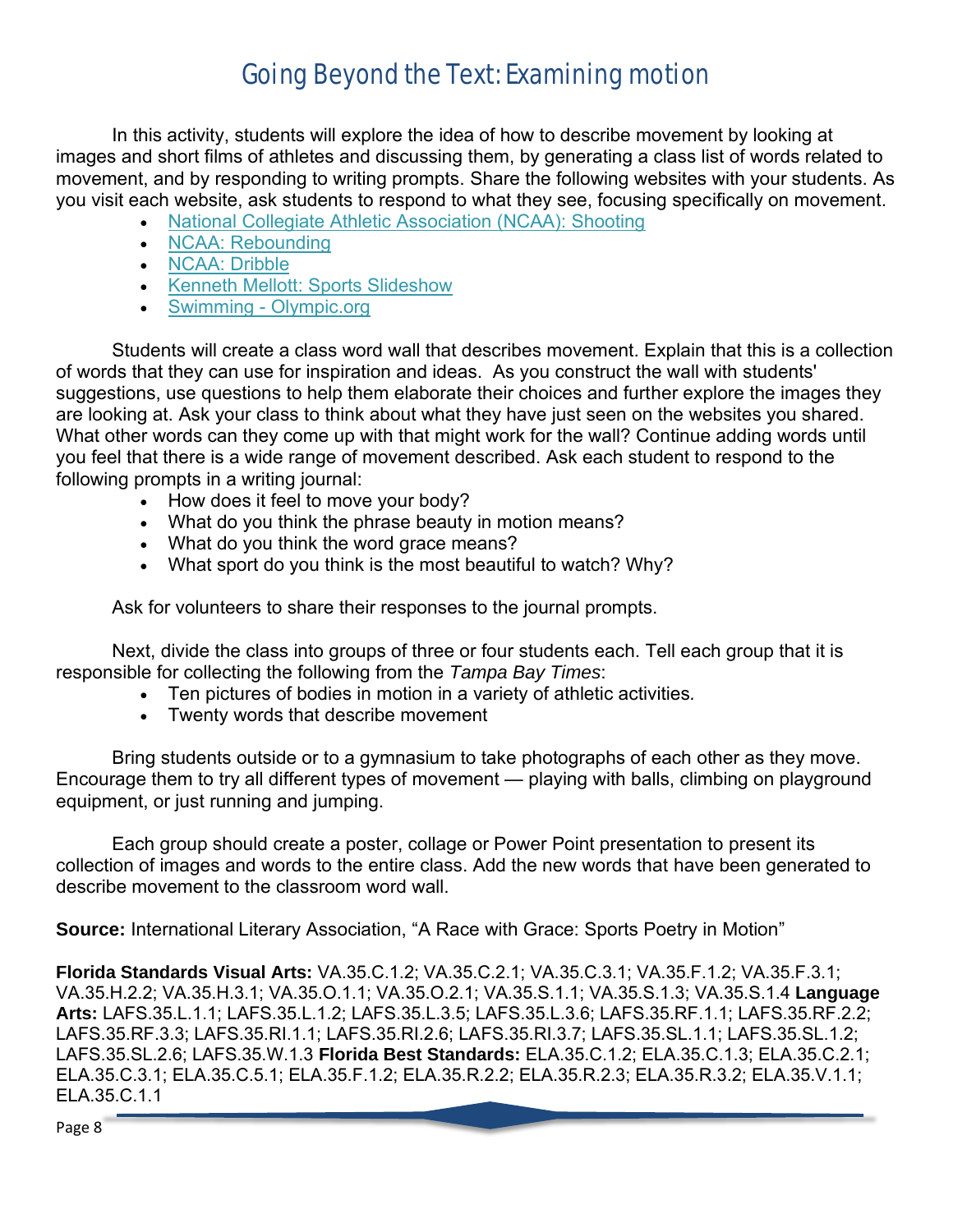- 1. To begin the exploration of perspective, explain to students that you are going to give them a small piece of a larger picture, which has been cut into pieces.
- 2. Organize students into small groups of 3–4 students. After groups have been formed, distribute pieces of the photograph to the members of each group. Have students draw what they think the rest of the photo might look like, without looking at the other pieces. (Remind them to focus on their part only.)
- 3. Have the members of each group share their illustrations with one another. Engage students in discussion about the similarities and differences of their illustrations. Ask them to predict what the entire picture might be.
- 4. Assemble all the pieces of the picture to reveal the entire image.
- 5. After completing the photograph activity, introduce the concept of *perspective*. Explain that perspective is point of view: how someone sees a situation, their feelings about a situation, their opinions of a situation, and the like. Make connections and provide examples, such as the following:
	- $\circ$  Connect to photograph activity, where each student formed a different idea of the original photograph because each was seeing it from a different perspective.
	- $\circ$  Point out that there are always at least two sides to every story, which is why people go to court and why teachers ask each student involved in a disagreement to tell his or her side of a story.
- 6. Relate the idea of perspective to reading: Explain to students that when we read, we see the story from the perspective of the narrator, such as whoever is telling the story at a particular point. Sometimes the narrator is a character in the story. Some stories have more than one narrator, so we get different perspectives on the story.
	- o Explain that we come to understand a character's perspective by creating mental images.
	- o When we pay attention to a character's perspective (or all of the characters' perspectives), we are engaging in *critical thinking*, and this kind of thinking helps us be better readers.

**Source:** International Literary Association, "Multiple Perspectives: Building Critical Thinking Skills"

**Florida Standards**: VA.35.C.1.2; VA.35.C.2.1; VA.35.C.3.1; VA.35.F.1.2; VA.35.F.3.1; VA.35.H.2.2; VA.35.H.3.1; VA.35.O.1.1; VA.35.O.2.1; VA.35.S.1.1; VA.35.S.1.3; VA.35.S.1.4 **Language Arts:**  LAFS.35.L.1.1; LAFS.35.L.1.2; LAFS.35.L.3.5; LAFS.35.L.3.6; LAFS.35.RF.1.1; LAFS.35.RF.2.2; LAFS.35.RF.3.3; LAFS.35.RI.1.1; LAFS.35.RI.2.6; LAFS.35.RI.3.7; LAFS.35.SL.1.1; LAFS.35.SL.1.2; LAFS.35.SL.2.6; **Florida Best Standards:** ELA.35.C.2.1; ELA.35.C.3.1; ELA.35.C.5.1; ELA.35.F.1.2; ELA.35.R.2.2; ELA.35.R.2.3; ELA.35.R.3.2; ELA.35.V.1.1; ELA.35.C.1.1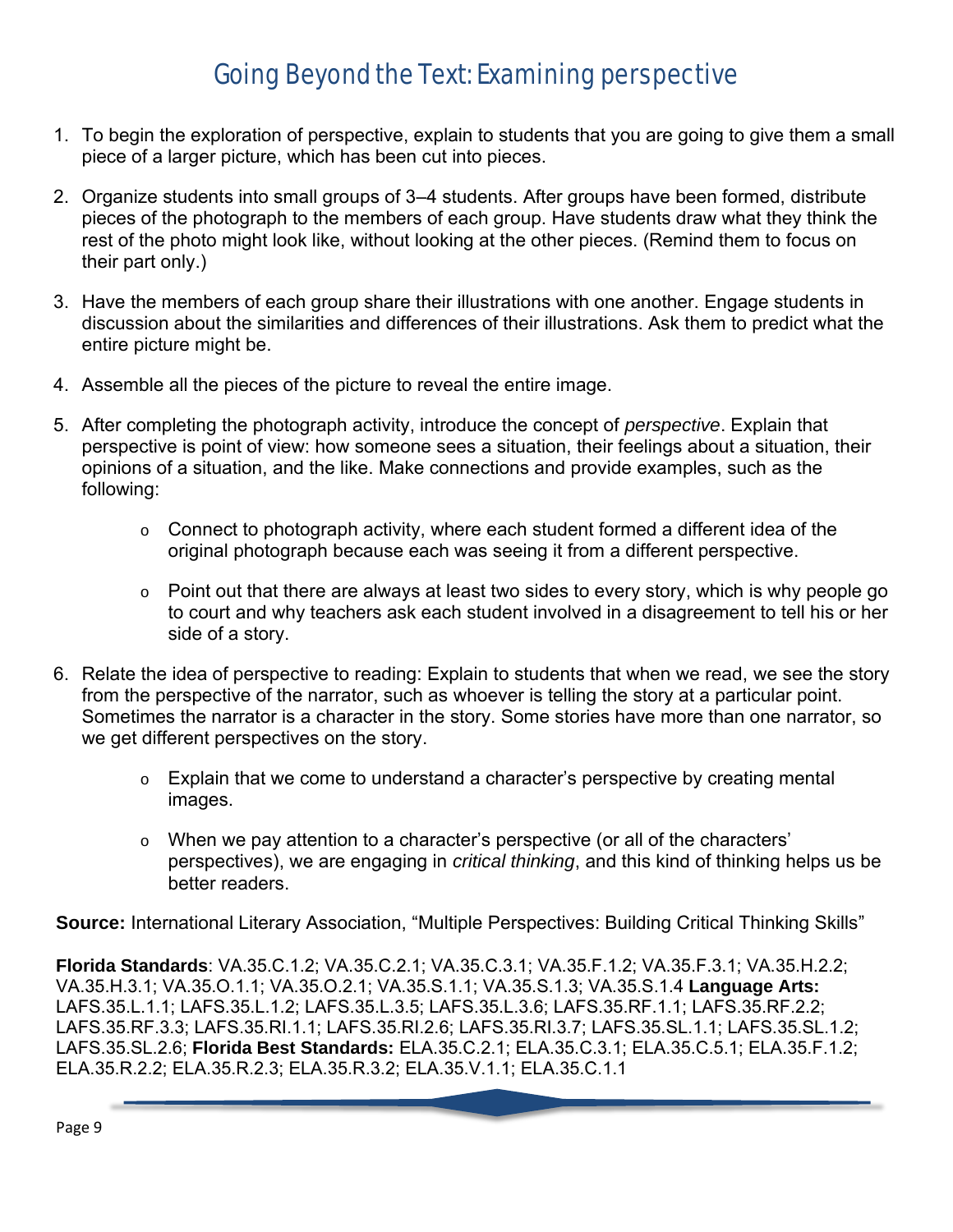### Going Beyond the Text: Exploring point of view

Choose a photograph from the *Tampa Bay Times* or the All Eyes photo blog at [tampabay.com/photos.](https://www.tampabay.com/photos/)

- List five things you see in the picture:
- Describe the setting:
- Action: What is happening in the picture?
- What do you think happened before the picture was taken?
- What do you think will happen next?
- Character: Describe the people in the picture: their expression, clothing, and mood.
- What are the people doing? Why?
- Theme: This picture tells a story about...

Write a short story from the point of view of someone in the picture. Use your answers to the questions above to get started. Think about where the person is and how he or she might feel. (For example, if she is outdoors, is the sun hot on her back? Look at her expression. What is she feeling?) What is the person doing? What might happen next? Try to make your story as vivid as the photograph by using lots of specific details.

Next, write a short story from the point of view of the photographer. Imagine what the photographer was thinking when he or she took the picture. Why did he or she want to take this picture? What issue(s) does it illustrate? What emotions did he or she want the viewer to feel?

**Source:** International Center of Photography, *Focus on Photography: A Curriculum Guide*, "Story-Writing Worksheet"

**Florida Standards**: VA.35.C.1.2; VA.35.C.2.1; VA.35.C.3.1; VA.35.F.1.2; VA.35.F.3.1; VA.35.H.2.2; VA.35.H.3.1; VA.35.O.1.1; VA.35.O.2.1; VA.35.S.1.1; VA.35.S.1.3; VA.35.S.1.4; **Language Arts:**  LAFS.35.L.1.1; LAFS.35.L.1.2; LAFS.35.L.3.5; LAFS.35.L.3.6; LAFS.35.RF.1.1; LAFS.35.RF.2.2; LAFS.35.RF.3.3; LAFS.35.RI.1.1; LAFS.35.RI.2.6; LAFS.35.RI.3.7; LAFS.35.SL.1.1; LAFS.35.SL.1.2; LAFS.35.SL.2.6; LAFS.35.W.1.3 **Florida Best Standards:** ELA.35.C.1.2; ELA.35.C.1.3; ELA.35.C.2.1; ELA.35.C.3.1; ELA.35.C.5.1; ELA.35.F.1.2; ELA.35.R.2.2; ELA.35.R.2.3; ELA.35.R.3.2; ELA.35.V.1.1; ELA.35.C.1.1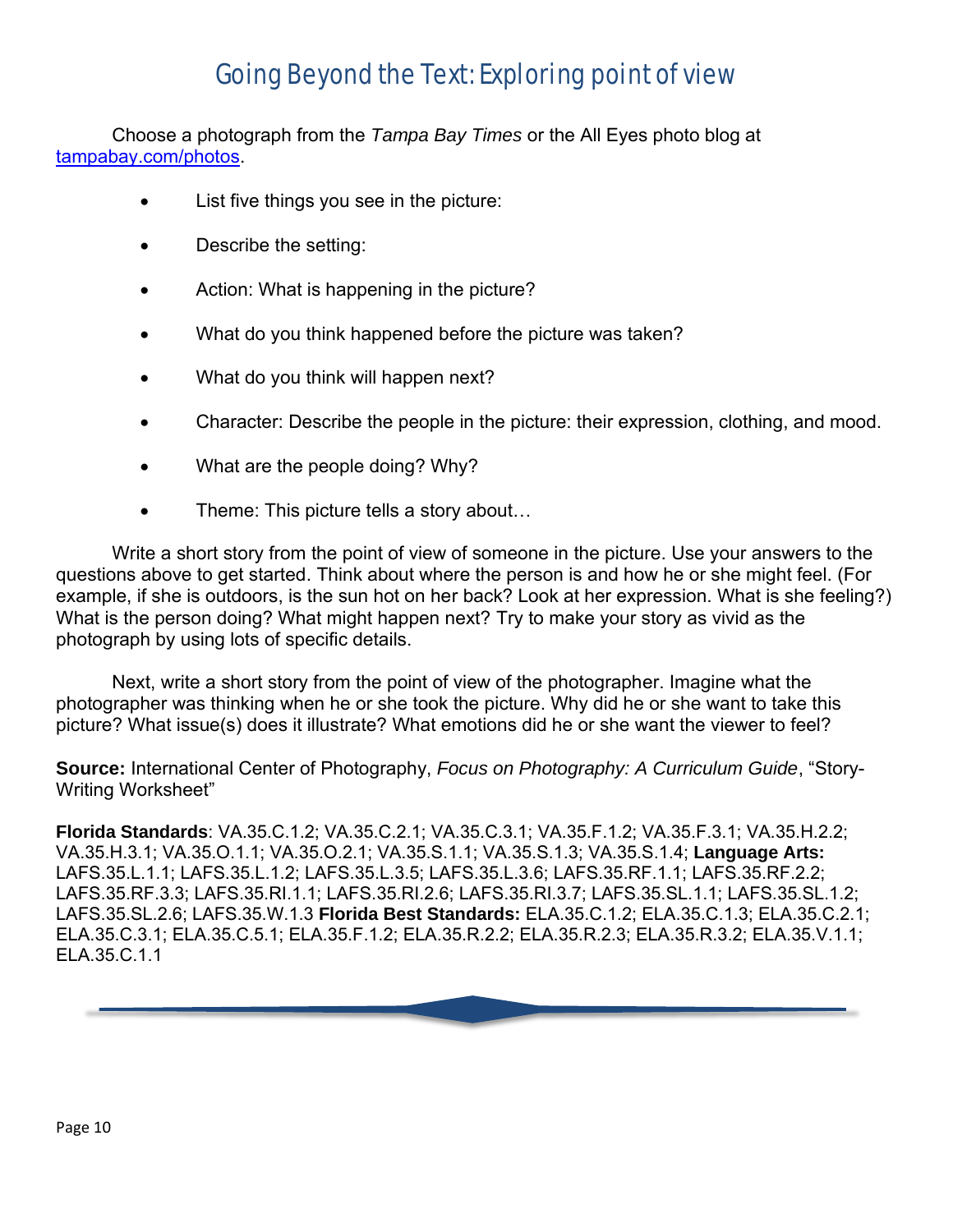### Going Beyond the Text: Exploring identity through photographs



#### **Part I**

Without looking at the caption, examine the photograph above and write down your answers to the following questions:

- Describe the person in the photograph. Just make note of what you see. Don't draw any conclusions.
- In what setting do you imagine this photo was taken?
- What do you imagine the person in the photo is thinking about and feeling?
- What feelings do you have when you look at the photo?

In pairs or small groups, discuss your answers to the four questions above. Did you come to similar conclusions?

Now, read the caption below. Does knowing the situation affect your thoughts and feelings about the photo? If so, how?

*"I really wanted to be a Vet since I was five," Joci Forkner said. "I've always loved animals and I*  really like science." Joci Forkner, DVM, pictured with a handful of her eight pets in the treatment *room at the Animal Hospital of Treasure Island. [DIRK SHADD | Tampa Bay Times]*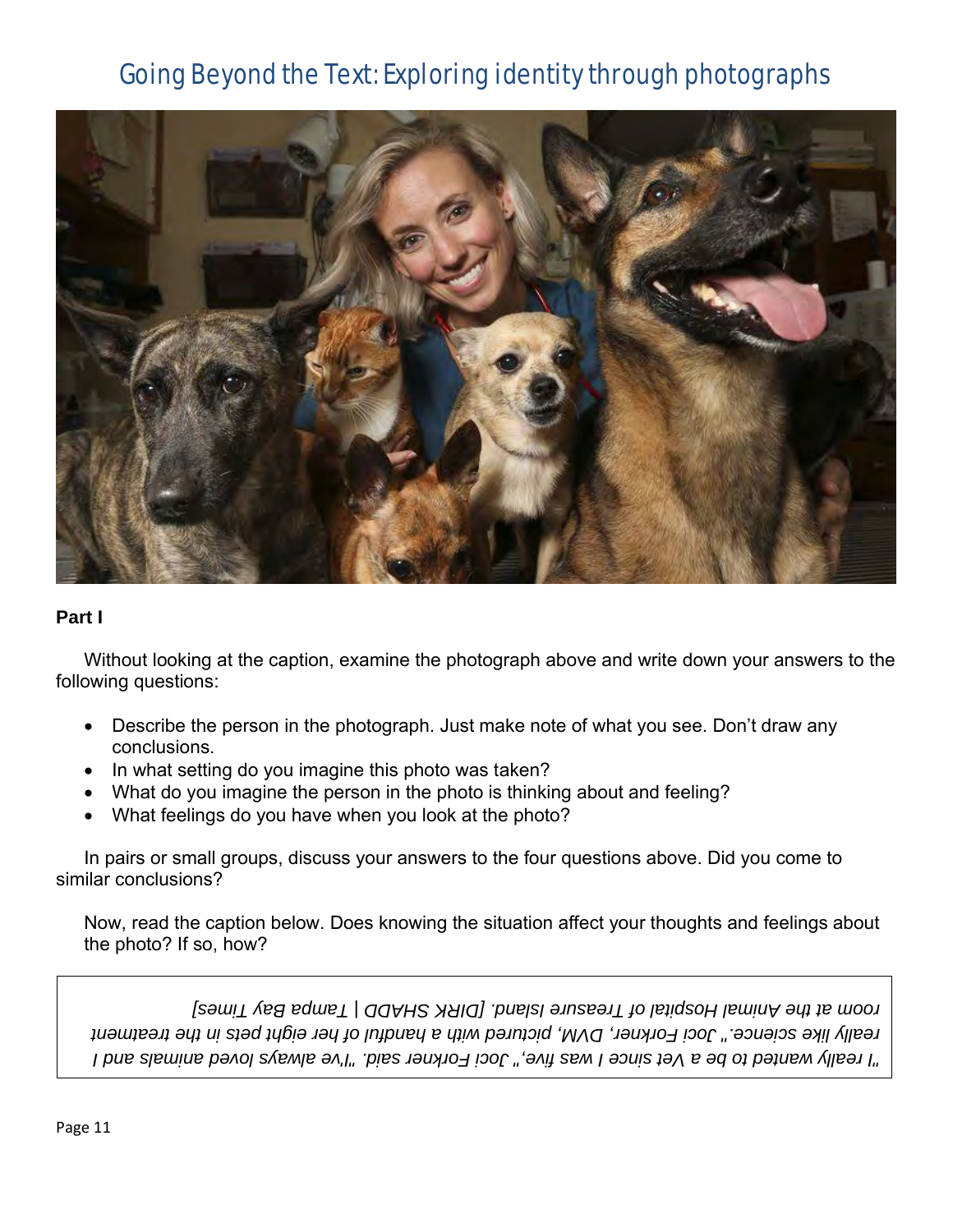### **Part II**

Next, individually look for a photograph in the *Tampa Bay Times* that includes people. This photo can be from any section of the newspaper, including an advertisement. Write a paragraph responding to the following questions:

- Describe the person in the photograph.
- What do you imagine happened just before the photo was taken? Why?
- What do you imagine the person in the photo is thinking about and feeling?
- What do you think will happen next?
- What feelings do you have when you look at the photo?

#### . **Part III**

What kind of photograph would you take to show a component of your identity? Think about different aspects of your identity. Then, plan a photo that will illustrate an element of your own identity that you would like to show. Your photo can be a selfie, or you can work with a partner.

**Source:** Adapted from Teaching Tolerance, "Using Photographs to Teach Social Justice – Exploring Identity"

**Florida Standards: Social Studies:** SS.312.P.10.1; SS.312.P.10.3; SS.312.P.10.6; SS.312.P.10.12; SS.312.P.16.11; SS.312.S.4.1 **Visual Arts:** VA.312.C.1.2; VA.312.C.1.3; VA.312.C.1.5; VA.312.C.1.6 **Language Arts:** LAFS.35.L.1.1; LAFS.35.L.1.2; LAFS.35.L.3.5; LAFS.35.L.3.6; LAFS.35.RF.1.1; LAFS.35.RF.2.2; LAFS.35.RF.3.3; LAFS.35.RI.1.1; LAFS.35.RI.2.6; LAFS.35.RI.3.7; LAFS.35.SL.1.1; LAFS.35.SL.1.2; LAFS.35.SL.2.6; LAFS.35.W.1.3 **Florida Best Standards:** ELA.35.C.1.2; ELA.35.C.1.3; ELA.35.C.2.1; ELA.35.C.3.1; ELA.35.C.5.1; ELA.35.F.1.2; ELA.35.R.2.2; ELA.35.R.2.3; ELA.35.R.3.2; ELA.35.V.1.1; ELA.35.C.1.1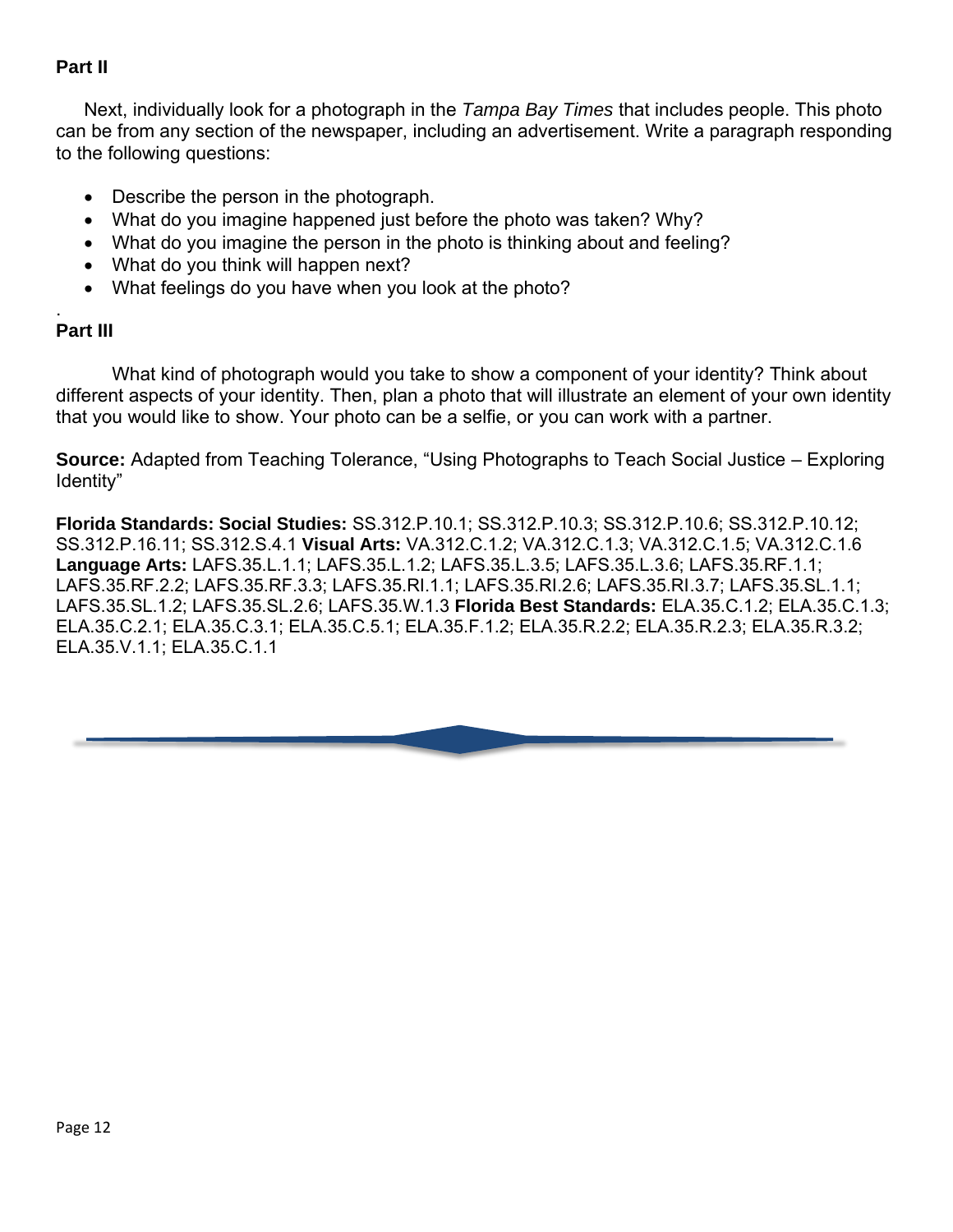### Going Beyond the Text: Keeping a visual diary

Every day, we see many images – online, in advertisements, television shows, snapshots and art. What do these images mean to us? Where do we see them? What do we see in them? What impact do they have on our lives?

In this activity, you will create a visual diary of one day in your lift.

- 1. Make a list of where you see images in one day, from the time you get up to when you go to bed.
- 2. Draw or paste some of the images you like best in the diary.
- 3. Describe the images you saw and their effect on you. Discuss the image and the impact using these questions as guidelines:
- What do you see?
- When and where was the picture taken?
- What is going on in the picture?
- What story does the picture tell?
- What does the picture make you think of?
- How does it make you feel?
- What does it make you want to have or do?
- Does it remind you of anything?
- Does it frighten you? Does it inspire you?
- What other responses do you have?

**Source:** Adapted from International Center of Photography, *Focus on Photography: A Curriculum Guide*, "Visual Diary"

**Florida Standards**: **Visual Arts:** VA.25.C.1.1; VA.25.C.1.2; VA.25.F.1.1; VA.25.F.25.1; VA.25.H.1.1; VA.25.O.1.1; VA.25.C.1.1 **Language Arts:** LAFS.35.L.1.1; LAFS.35.L.1.2; LAFS.35.L.3.5; LAFS.35.L.3.6; LAFS.35.RF.1.1; LAFS.35.RF.2.2; LAFS.35.RF.3.3; LAFS.35.RI.1.1; LAFS.35.RI.2.6; LAFS.35.RI.3.7; LAFS.35.SL.1.1; LAFS.35.SL.1.2; LAFS.35.SL.2.6; LAFS.35.W.1.3 **Florida Best Standards:** ELA.35.C.1.2; ELA.35.C.1.3; ELA.35.C.2.1; ELA.35.C.3.1; ELA.35.C.5.1; ELA.35.F.1.2; ELA.35.R.2.2; ELA.35.R.2.3; ELA.35.R.3.2; ELA.35.V.1.1; ELA.35.C.1.1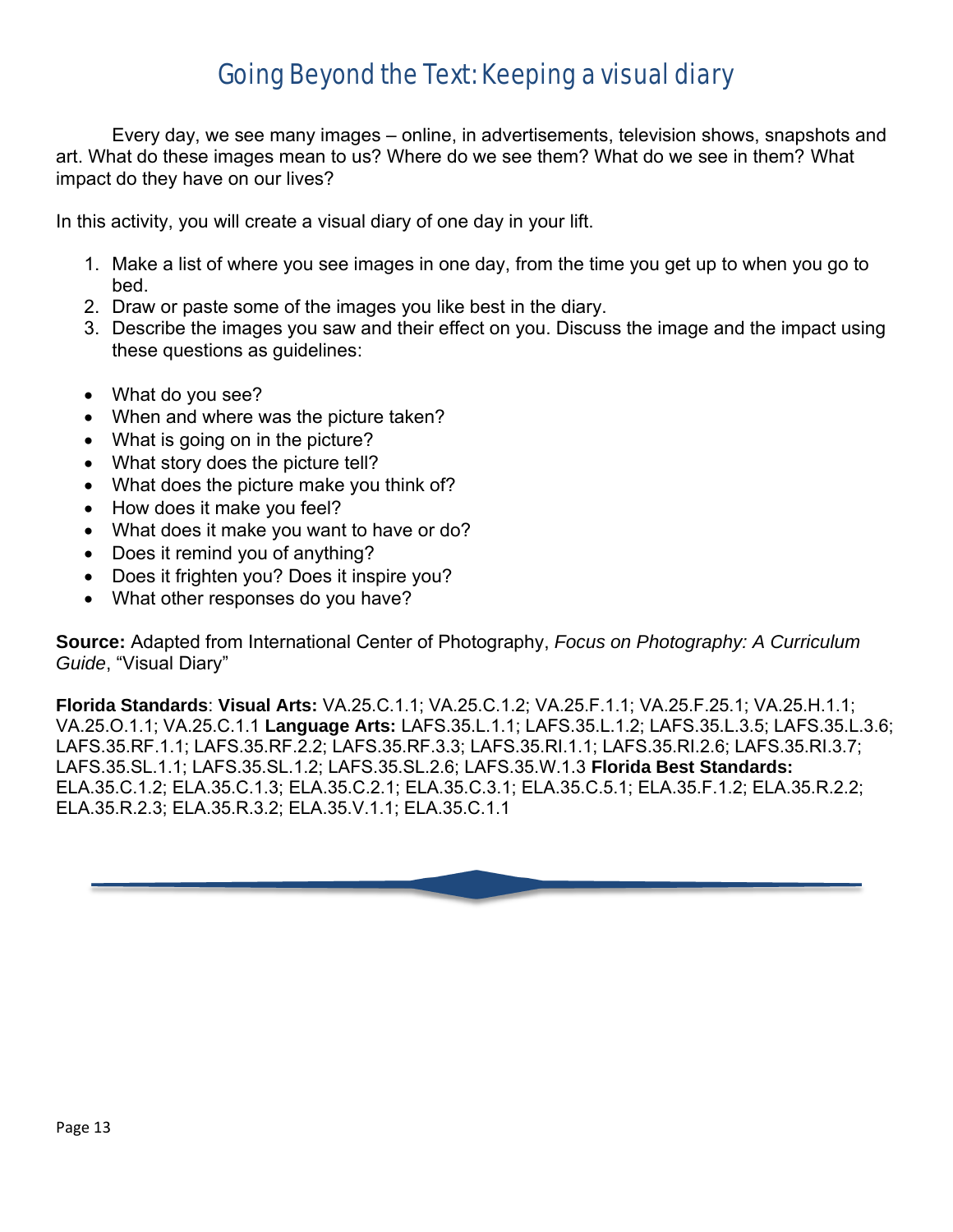## Section 2: Secondary activities

### Going Beyond the Text: Manipulating photos

Reread the National Press Photographers Association Code of Ethics on Page 8 of the *Journeys in Journalism* curriculum supplement.

In small groups, read the scenario below and discuss the options in light of the Code of Ethics. Try to come to a consensus as a group on the appropriate action to take.

Scenario: You are the editor of your school newspaper. Your photographer captured an awesome image of the fans just as your girls' basketball team won the state championship. All aspects of an excellent photograph – emotion, color, use of line and rule of thirds – are present. On closer examination, one sees several students with their middle fingers extended. What do you do?

- A. Run the photograph as is.
- B. Crop out the offending portion of the photo, if possible.
- C. Use a different, less offensive photograph.
- D. Remove the offending body parts using a software program such as Photoshop.

Questions to consider:

- Is it ever OK to digitally manipulate a photograph? If yes, under what circumstances?
- How does your decision affect a journalist's duty to be fair, accurate and clear?
- Would readers be offended by the original photograph? Why or why not?
- Does the age of your readers matter?
- Are you willing to go with a less visually appealing photograph?

Write a letter to the faculty advisor and principal outlining your choice and reasoning. Share the information with your classmates.

**Adapted from**: Newseum, "Photo Ethics: A Photograph's Integrity"

**Florida Standards Visual Arts:** VA.612.C.1.1; VA.612.C.1.2; VA.612.C.2.2; VA.612.F.1.3; VA.612.F.3.3; VA.612.O.2.2; VA.612.S.3.4 **Social Studies:** SS.912.H.2.1; SS.612.H.3.2 **Language Arts:**  LAFS.612.L.1.1; LAFS.612.L.1.2; LAFS.612.L.2.3; LAFS.612.RI.1.3; LAFS.612.SL.1.1; LAFS.612.SL.1.2; LAFS.612.SL.1.3; LAFS.612.SL.2.4; LAFS.612.SL.2.5; LAFS.612.SL.2.6; LAFS.612.W.1.1; LAFS.612.W.2.4; LAFS.612.W.3.9 **Florida Best Standards:** ELA.612.C.1.3; ELA.612.C.1.4; ELA.612.C.1.5; ELA.612.C.2.1; ELA.612.C.3.1; ELA.612.R.2.1; ELA.612.R.2.4; ELA.612.V.1.1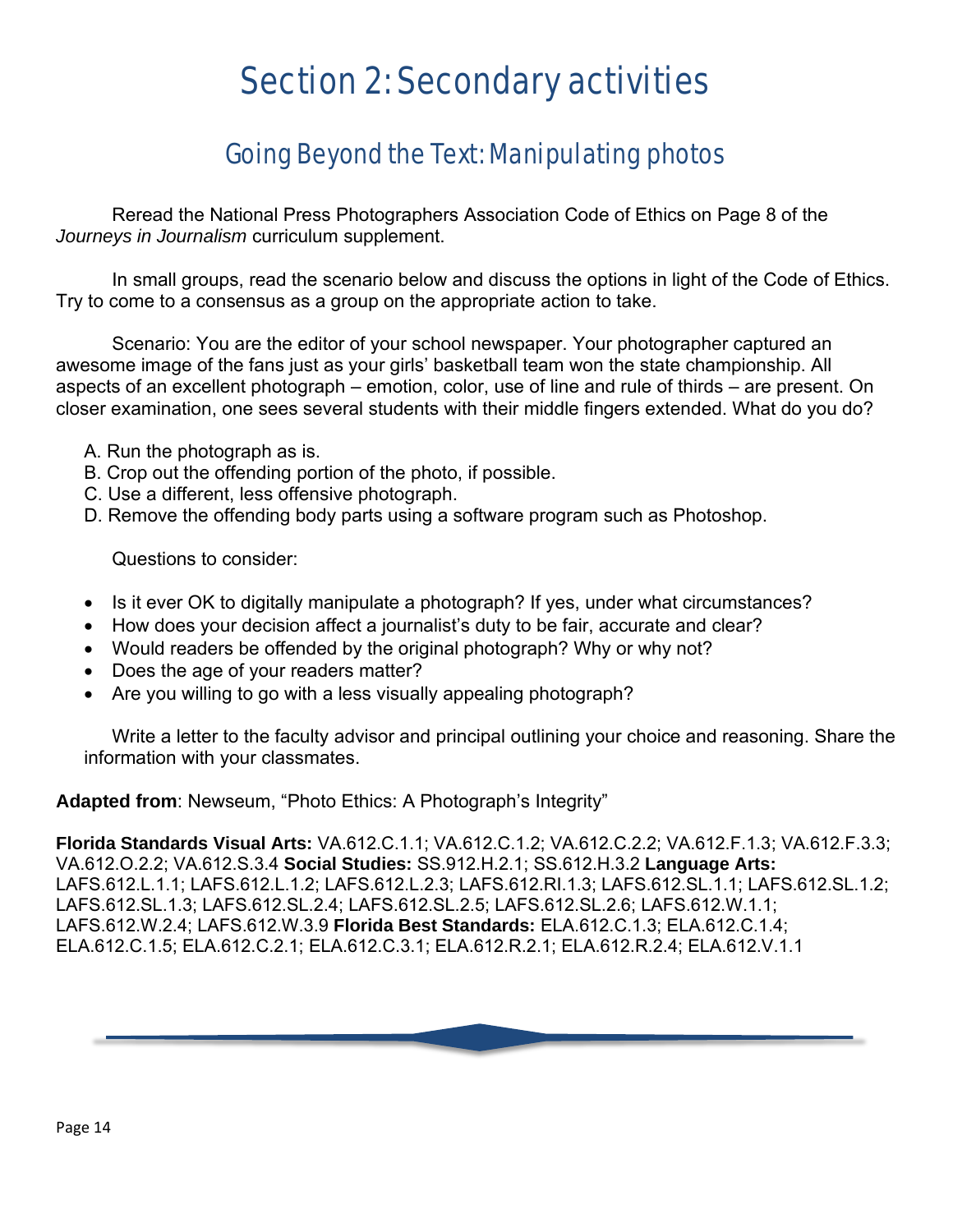### Going Beyond the Text: What is appropriate to publish?

There is said to be a "breakfast test" to guide publication decisions: Do not publish images or language that might be repulsive enough to make people choke on their breakfast.

Read the following scenario and consider the questions below. Do you think the newspaper made the right decision in publishing the photograph?

**Scenario:** Community members are calling and writing the newspaper. They are angry over a recent front page photograph that showed the bodies of three American troops and 10 Iraqi citizens, including two children, who were killed when a car bomb exploded in a shopping district in Baghdad, Iraq. The photograph on the front page of the paper clearly showed the uncovered bodies, blood, and damage to cars and shops.

Questions to consider:

- Does this photo belong on the front page of a newspaper? What about on an inside page?
- Is it ever appropriate to show bodies of dead people? Does it matter if the person is recognizable? Does it matter if the story occurred locally or at a location far away? What about people who aren't dead in the photo, but died shortly after the photo was taken? What is too graphic?
- What ethical issues are involved in deciding whether to publish the photo of victims of violence?
- Do you think public response should guide the decision to publish or not publish the photograph?
- Are the subscribers right to complain?
- Are there other options the newspaper might have considered in publishing the photo?
- Do you agree with the "breakfast test"? Why or why not? When should editors follow the guideline? When should they not?
- Should television news or websites apply the same test? Explain.
- What should journalists should be legally allowed to print when it comes to photography?
- Are there any things that you think photographers should not be allowed to put in print?

**Adapted from:** Newseum, "What's Appropriate to Publish? A 'Breakfast Test' Case Study"

**Florida Standards**: **Florida Standards Visual Arts:** VA.612.C.1.1; VA.612.C.1.2; VA.612.C.2.2; VA.612.F.1.3; VA.612.F.3.3; VA.612.O.2.2; VA.612.S.3.4 **Language Arts:** LAFS.612.L.1.1; LAFS.612.L.1.2; LAFS.612.L.2.3; LAFS.612.RI.1.3; LAFS.612.SL.1.1; LAFS.612.SL.1.2; LAFS.612.SL.1.3; LAFS.612.SL.2.4; LAFS.612.SL.2.5; LAFS.612.SL.2.6; LAFS.612.W.1.1; LAFS.612.W.2.4; LAFS.612.W.3.9 **Florida Best Standards:** ELA.612.C.1.3; ELA.612.C.1.4; ELA.612.C.1.5; ELA.612.C.2.1; ELA.612.C.3.1; ELA.612.R.2.1; ELA.612.R.2.4; ELA.612.V.1.1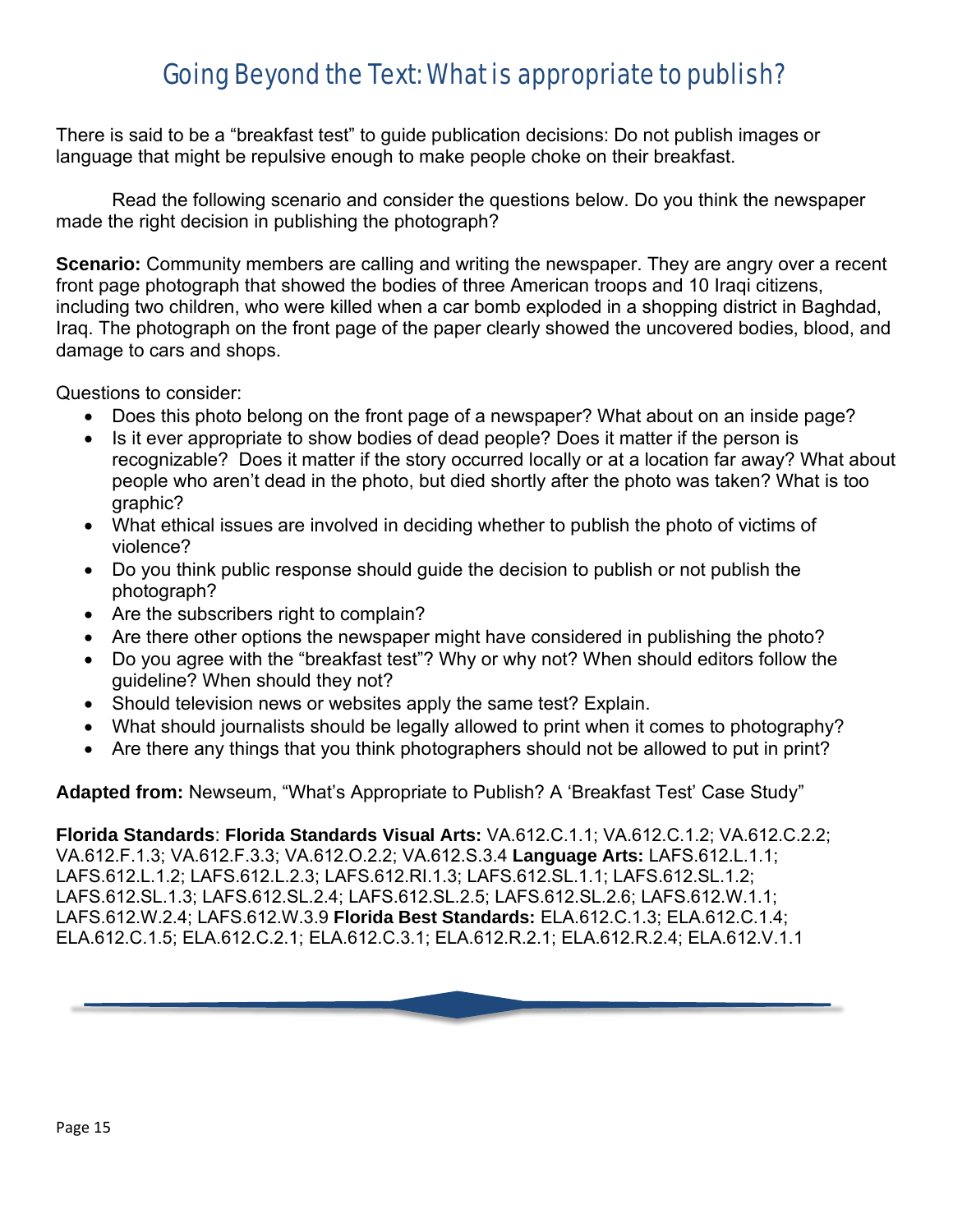### Going Beyond the Text: The First Amendment, the right to publish – and whether it's "right" to publish

The First Amendment protects the right to report news or circulate opinions without censorship from any form of government or law. According to the American Civil Liberties Union (ACLU), "Taking photographs and video of things that are plainly visible in public spaces is a constitutional right."

However, the question of whether or not to publish a controversial photograph – such as a photograph that portrays violence, nudity, or a racial or ethnic slur – is ethically tricky.

Working in groups, discuss where you think photos of the following categories would be appropriate or inappropriate. Mark "yes" to indicate "appropriate" or "no" to indicate "inappropriate" in each box on the chart. Try to reach a consensus as a group for each category and location.

|                          | Student<br>newspaper | Local<br>newspaper<br>front page | Local<br>newspaper<br>inside page | Television<br>news | Media<br>website | Personal<br>website | Social<br>media |
|--------------------------|----------------------|----------------------------------|-----------------------------------|--------------------|------------------|---------------------|-----------------|
| Poverty                  |                      |                                  |                                   |                    |                  |                     |                 |
| Graphic<br>injuries      |                      |                                  |                                   |                    |                  |                     |                 |
| Violence                 |                      |                                  |                                   |                    |                  |                     |                 |
| Gore & blood             |                      |                                  |                                   |                    |                  |                     |                 |
| About to die             |                      |                                  |                                   |                    |                  |                     |                 |
| Dead bodies              |                      |                                  |                                   |                    |                  |                     |                 |
| <b>Nudity</b>            |                      |                                  |                                   |                    |                  |                     |                 |
| Racial or<br>ethnic slur |                      |                                  |                                   |                    |                  |                     |                 |

As a class, discuss your conclusions and any differences of opinion. Was it difficult for everyone in your group to reach the same conclusions? Read the Society of Professional Journalists Code of Ethics at spi.org/pdf/spi-code-of-ethics.pdf. Have any of your opinions changed? Why?

**Adapted from:** Journalism Education Association, "Legal and Ethical Considerations in Photojournalism"

**Florida Standards Visual Arts:** VA.612.C.1.1; VA.612.C.1.2; VA.612.C.2.2; VA.612.F.1.3; VA.612.F.3.3; VA.612.O.2.2; VA.612.S.3.4 **Social Studies:** SS.912.H.2.1; SS.612.H.3.2 **Language Arts:** LAFS.612.L.1.1; LAFS.612.L.1.2; LAFS.612.L.2.3; LAFS.612.RI.1.3; LAFS.612.SL.1.1; LAFS.612.SL.1.2; LAFS.612.SL.1.3; LAFS.612.SL.2.4; LAFS.612.SL.2.5; LAFS.612.SL.2.6; LAFS.612.W.1.1; LAFS.612.W.2.4; LAFS.612.W.3.9 **Florida Best Standards:** ELA.612.C.1.3; ELA.612.C.1.4; ELA.612.C.1.5; ELA.612.C.2.1; ELA.612.C.3.1; ELA.612.R.2.1; ELA.612.R.2.4; ELA.612.V.1.1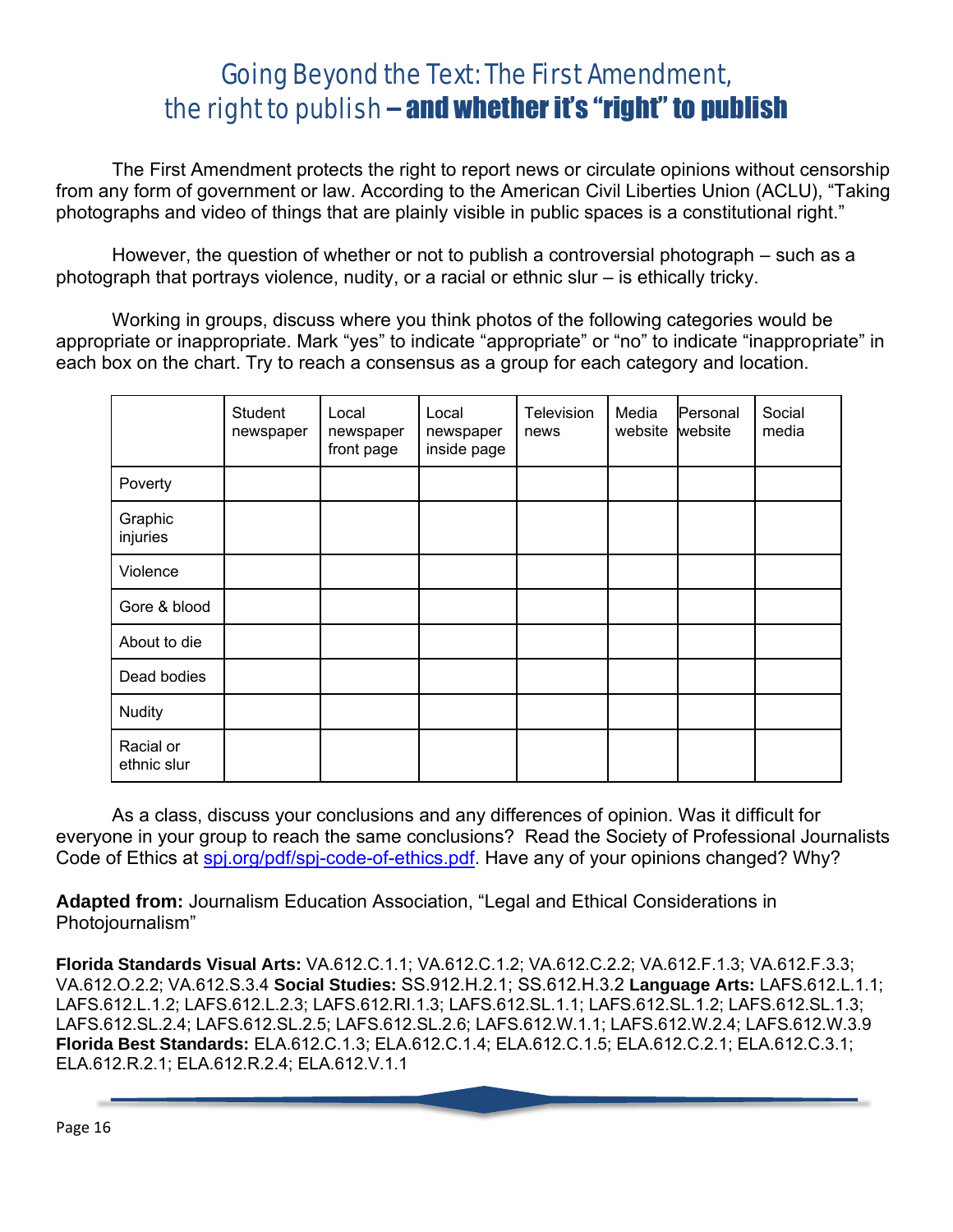### Going Beyond the Text: What is newsworthy?

Editors, reporters and photographers make content decisions every day based on their news judgment, understanding of their communities and awareness of their ethical, legal and economic responsibilities.

In small groups, read the scenario below and discuss the options. Try to come to a consensus as a group on the appropriate action to take.

**Scenario:** Students at your school are performing dangerous stunts. They hope to attract television coverage and get the most hits on YouTube. Should your school's publications cover the students with photographs and/or do a videocast?

A. Yes. The stunts are of interest and will boost readership.

B. Yes, but publish a story without visuals. Include comments from school officials and others about the dangers involved.

C. No. The stunts are dangerous and should not be encouraged.

D. No. Publish a story only after someone is injured and/or local television does a story.

Questions to consider:

- Are the stunts newsworthy? Why or why not?
- What is your responsibility to your readers, parents, the community, the stunt participants, school officials?
- If you decide to do a story, what are the pros and cons of using words only, photographs and/or video?
- Would this encourage these students to do more daring stunts by glorifying their unsafe actions?
- Would it encourage other students to try the stunts?
- Can you cover the stunts without promoting them?
- Is there an ethical reason to publish or not publish?
- Does the age of your readers matter?
- Would it matter if the stunts were illegal?

As a class, share your decisions and explain your reasoning. Do you find other groups' arguments compelling? Why or why not?

**Adapted from:** Newseum, "Photo Ethics: What Is Newsworthy?"

**Florida Standards Visual Arts:** VA.612.C.1.1; VA.612.C.1.2; VA.612.C.2.2; VA.612.F.1.3; VA.612.F.3.3; VA.612.O.2.2; VA.612.S.3.4 **Language Arts:** LAFS.612.L.1.1; LAFS.612.L.1.2; LAFS.612.L.2.3; LAFS.612.RI.1.3; LAFS.612.SL.1.1; LAFS.612.SL.1.2; LAFS.612.SL.1.3; LAFS.612.SL.2.4; LAFS.612.SL.2.5; LAFS.612.SL.2.6; LAFS.612.W.1.1; LAFS.612.W.2.4; LAFS.612.W.3.9 **Florida Best Standards:** ELA.612.C.1.3; ELA.612.C.1.4; ELA.612.C.1.5; ELA.612.C.2.1; ELA.612.C.3.1; ELA.612.R.2.1; ELA.612.R.2.4; ELA.612.V.1.1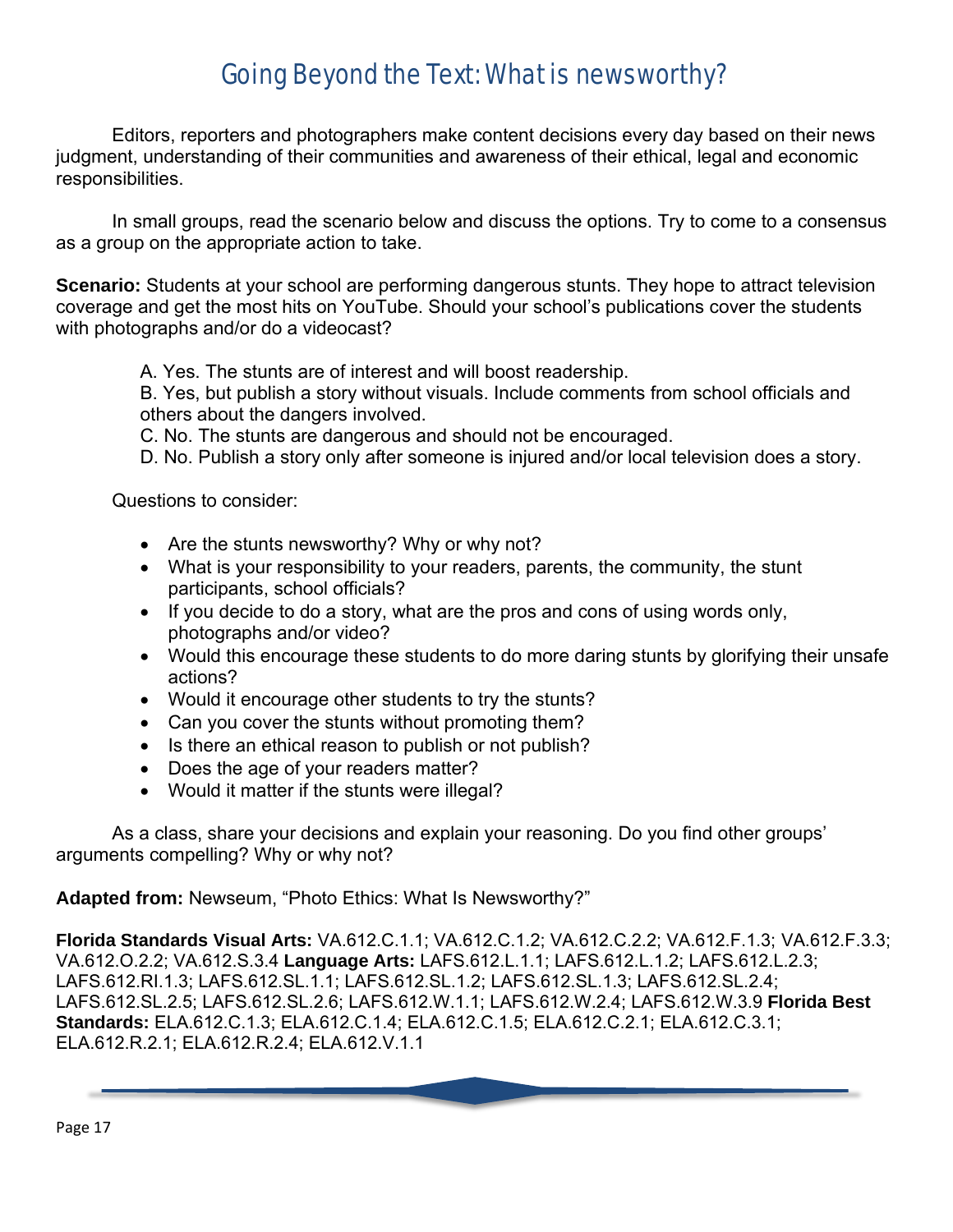### Going Beyond the Text: Portraying diversity

A photojournalist has the ethical duty to be fair, accurate and clear. Does that include making sure photographs reflect the makeup of the community?

In small groups, read the scenario below and discuss the options. Try to come to a consensus as a group on the appropriate action to take.

**Scenario:** The journalism department at your school has been asked to create a brochure showcasing your academic, athletic and arts programs. The brochure will be mass distributed to boost the image of your school. For the cover shot, you find a group photo of students at a football game that you believe represents the school's diversity. Later, as a production deadline looms, you discover that the shot does not include someone to represent your school's large Hispanic population.

What do you do?

A. Cut and paste in a Hispanic student from a photo in your archives. It accurately reflects the diversity of your school.

B. Use the original photograph from the game. There is no time to find another photo.

Questions to consider:

- Is it important to have a minority in the image? Why or why not?
- Is it ever OK to digitally manipulate a photograph? If yes, under what circumstances?
- Photo manipulation software can make an altered image appear seamless and realistic. If readers can't tell the difference, does that make it more acceptable?
- The brochure was being used for promotion or marketing of the school. How does this affect your decision? Should the same standards for news photos apply?
- Does your decision meet the standards of being fair, accurate and clear?
- If the original cover shot had been staged, would it affect your decision?

As a class, share your decisions and explain your reasoning. Do you find other groups' arguments compelling? Why or why not?

#### **Adapted from:** Newseum, "Photo Ethics: Diversity"

**Florida Standards Visual Arts:** VA.612.C.1.1; VA.612.C.1.2; VA.612.C.2.2; VA.612.F.1.3; VA.612.F.3.3; VA.612.O.2.2; VA.612.S.3.4 **Social Studies:** SS.912.H.2.1; SS.612.H.3.2 **Language Arts:**  LAFS.612.L.1.1; LAFS.612.L.1.2; LAFS.612.L.2.3; LAFS.612.RI.1.3; LAFS.612.SL.1.1; LAFS.612.SL.1.2; LAFS.612.SL.1.3; LAFS.612.SL.2.4; LAFS.612.SL.2.5; LAFS.612.SL.2.6; LAFS.612.W.1.1; LAFS.612.W.2.4; LAFS.612.W.3.9 **Florida Best Standards:** ELA.612.C.1.3; ELA.612.C.1.4; ELA.612.C.1.5; ELA.612.C.2.1; ELA.612.C.3.1; ELA.612.R.2.1; ELA.612.R.2.4; ELA.612.V.1.1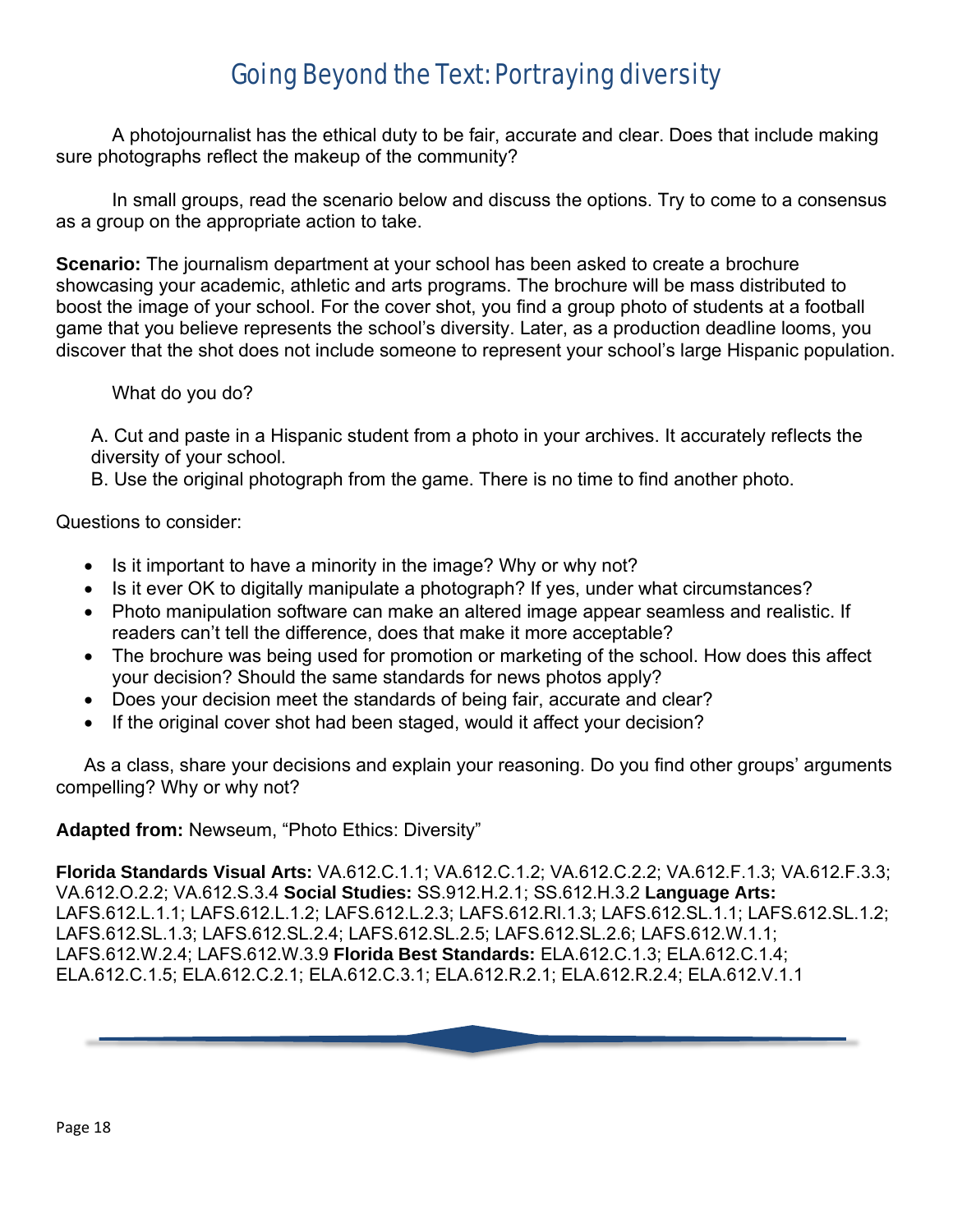### Going Beyond the Text: Conveying emotions, meanings and issues

Visit the *Tampa Bay Times* All Eyes photo page at [tampabay.com/photos.](https://www.tampabay.com/photos/) Choose one photo that you find compelling.

Analyze the image using the Observe / Reflect / Question steps from Pages 10-11 of the *Journeys in Journalism* curriculum supplement. Write down your answers.

Next, create an original image that represents the same emotions, meanings or issues conveyed by the *Times* photograph. You may compose (even stage), and then take, an actual photograph, or you may write "stage notes" and illustrate what you would include in a new photograph. Write a brief explanation of your photograph that explains the emotions, meanings or issues you are trying to convey, as well as the different subjects or props included in the photo.

**Source:** *New York Times* Learning Network

**Florida Standards Visual Arts:** VA.612.C.1.1; VA.612.C.1.2; VA.612.C.2.2; VA.612.F.1.3; VA.612.F.3.3; VA.612.O.2.2; VA.612.S.3.4 **Language Arts:** LAFS.612.L.1.1; LAFS.612.L.1.2; LAFS.612.L.2.3; LAFS.612.RI.1.3; LAFS.612.SL.1.1; LAFS.612.SL.1.2; LAFS.612.SL.1.3; LAFS.612.SL.2.4; LAFS.612.SL.2.5; LAFS.612.SL.2.6; LAFS.612.W.1.1; LAFS.612.W.2.4; LAFS.612.W.3.9 **Florida Best Standards:** ELA.612.C.1.3; ELA.612.C.1.4; ELA.612.C.1.5; ELA.612.C.2.1; ELA.612.C.3.1; ELA.612.R.2.1; ELA.612.R.2.4; ELA.612.V.1.1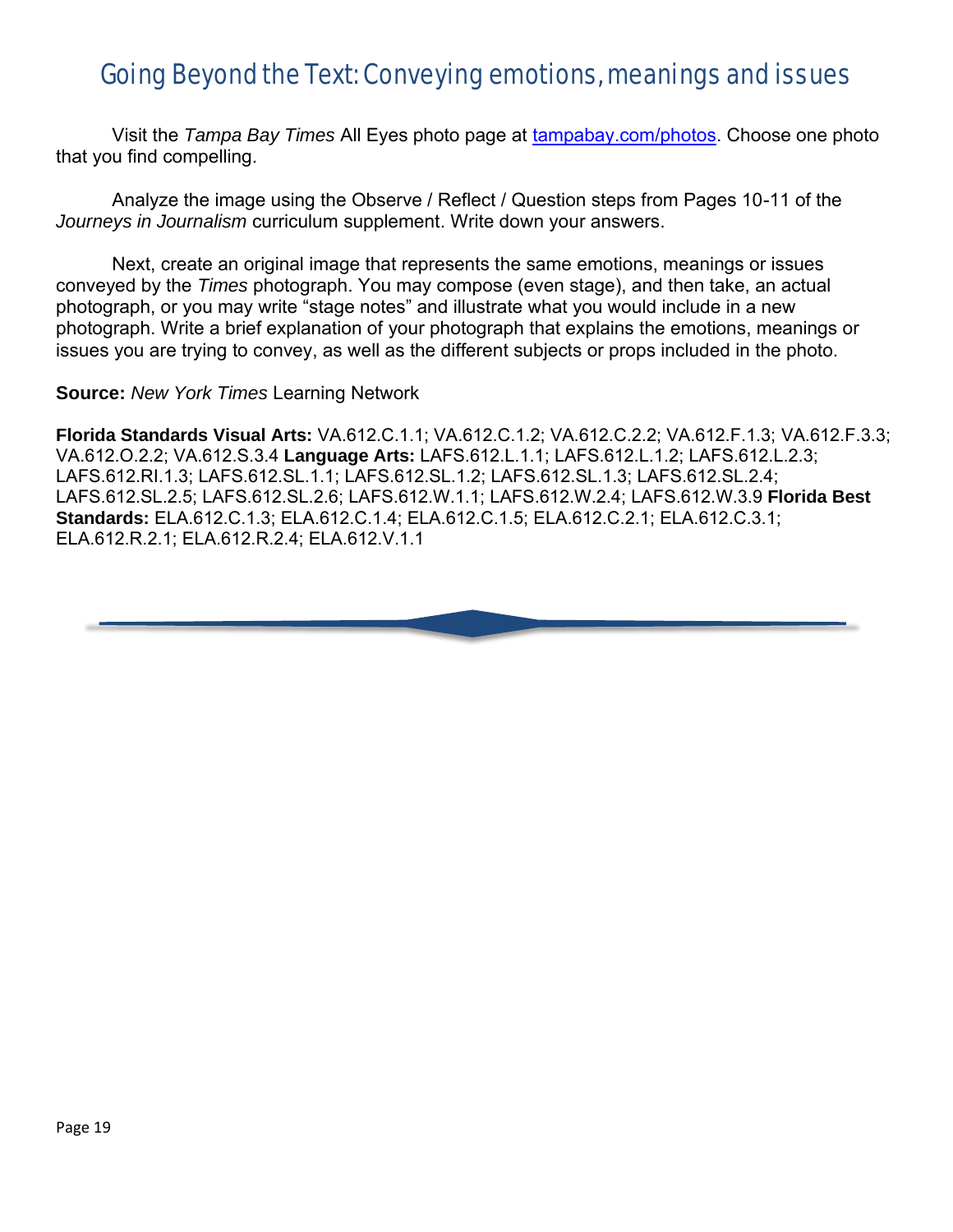### Going Beyond the Text: Exploring identity through photographs



#### **Part I**

Without looking at the caption, examine the photograph above and write down your answers to the following questions:

- Describe the person in the photograph. Just make note of what you see. Don't draw any conclusions.
- In what setting do you imagine this photo was taken?
- What do you imagine the person in the photo is thinking about and feeling?
- What feelings do you have when you look at the photo?

In pairs or small groups, discuss your answers to the four questions above. Did you come to similar conclusions?

Now, read the caption below. Does knowing the situation affect your thoughts and feelings about the photo? If so, how?

*as five," Joci Forkner said. "I've always loved animals and I "I really wanted to be a Vet since I w really like science." Joci Forkner, DVM, pictured with a handful of her eight pets in the treatment room at the Animal Hospital of Treasure Island. [DIRK SHADD | Tampa Bay Times]*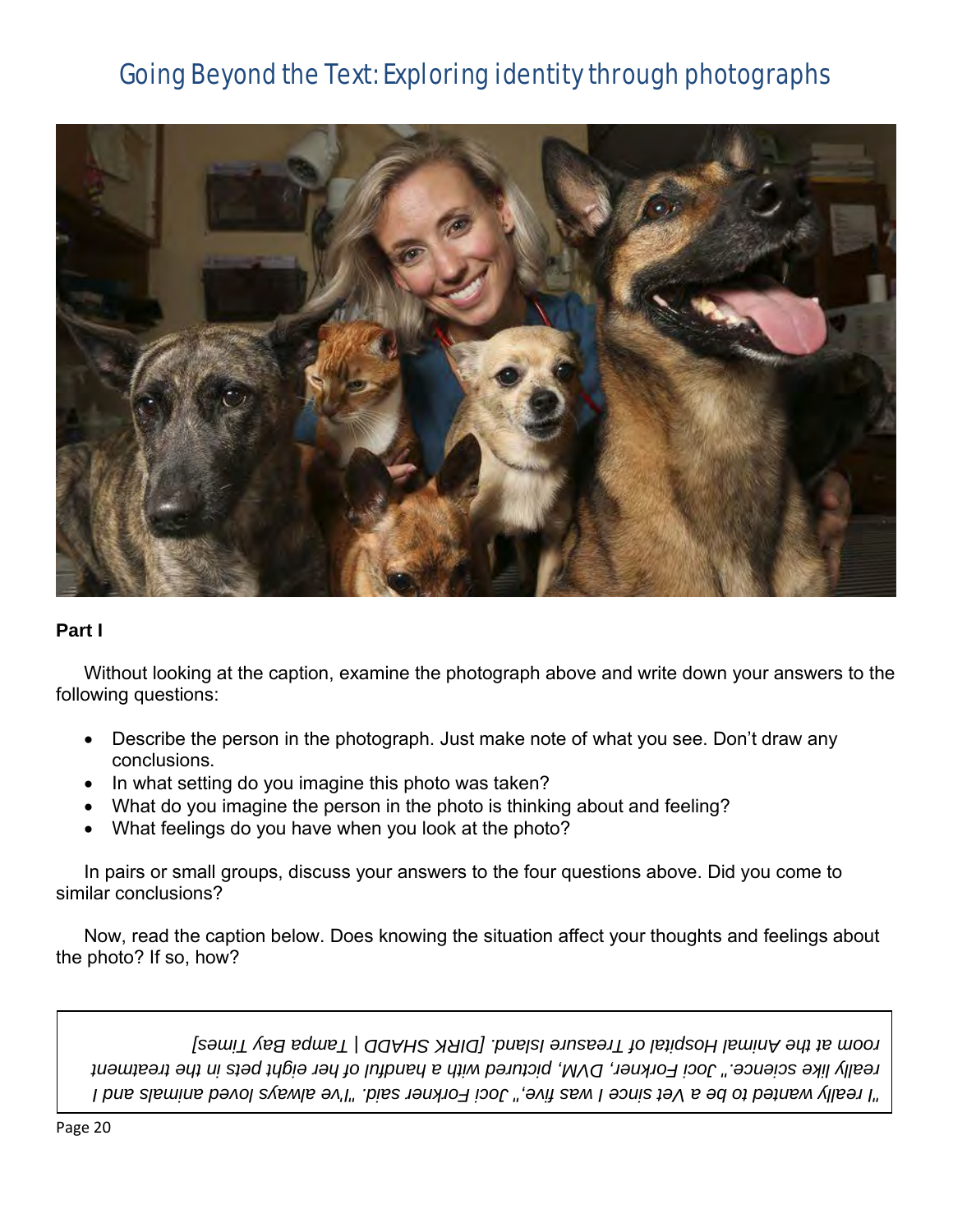### **Part II**

Next, individually look for a photograph in the *Tampa Bay Times* that includes people. This photo can be from any section of the newspaper, including an advertisement. Write a paragraph responding to the following questions:

- Describe the person in the photograph.
- What do you imagine happened just before the photo was taken? Why?
- What do you imagine the person in the photo is thinking about and feeling?
- What do you think will happen next?
- What feelings do you have when you look at the photo?

#### . **Part III**

What kind of photograph would you take to show a component of your identity? Think about different aspects of your identity. Then, plan a photo that will illustrate an element of your own identity that you would like to show. Your photo can be a selfie, or you can work with a partner.

**Source:** Adapted from Teaching Tolerance, "Using Photographs to Teach Social Justice – Exploring Identity"

**Florida Standards: Social Studies:** SS.412.P.10.1; SS.412.P.10.3; SS.412.P.10.6; SS.412.P.10.12; SS.412.P.16.11; SS.412.S.4.1 **Language Arts:** LAFS.412.L.1.1; LAFS.412.L.1.2; LAFS.412.L.2.3; LAFS.412.L.3.4; LAFS.412.L.3.6; LAFS.412.RI.1.1; LAFS.412.RI.1.2; LAFS.412.RI.1.3; LAFS.412.RI.2.4; LAFS.412.RI.2.5; LAFS.412.RI.2.6; LAFS.412.RI.3.7 **Visual Arts:** VA.412.C.1.2; VA.412.C.1.3; VA.412.C.1.5; VA.412.C.1.6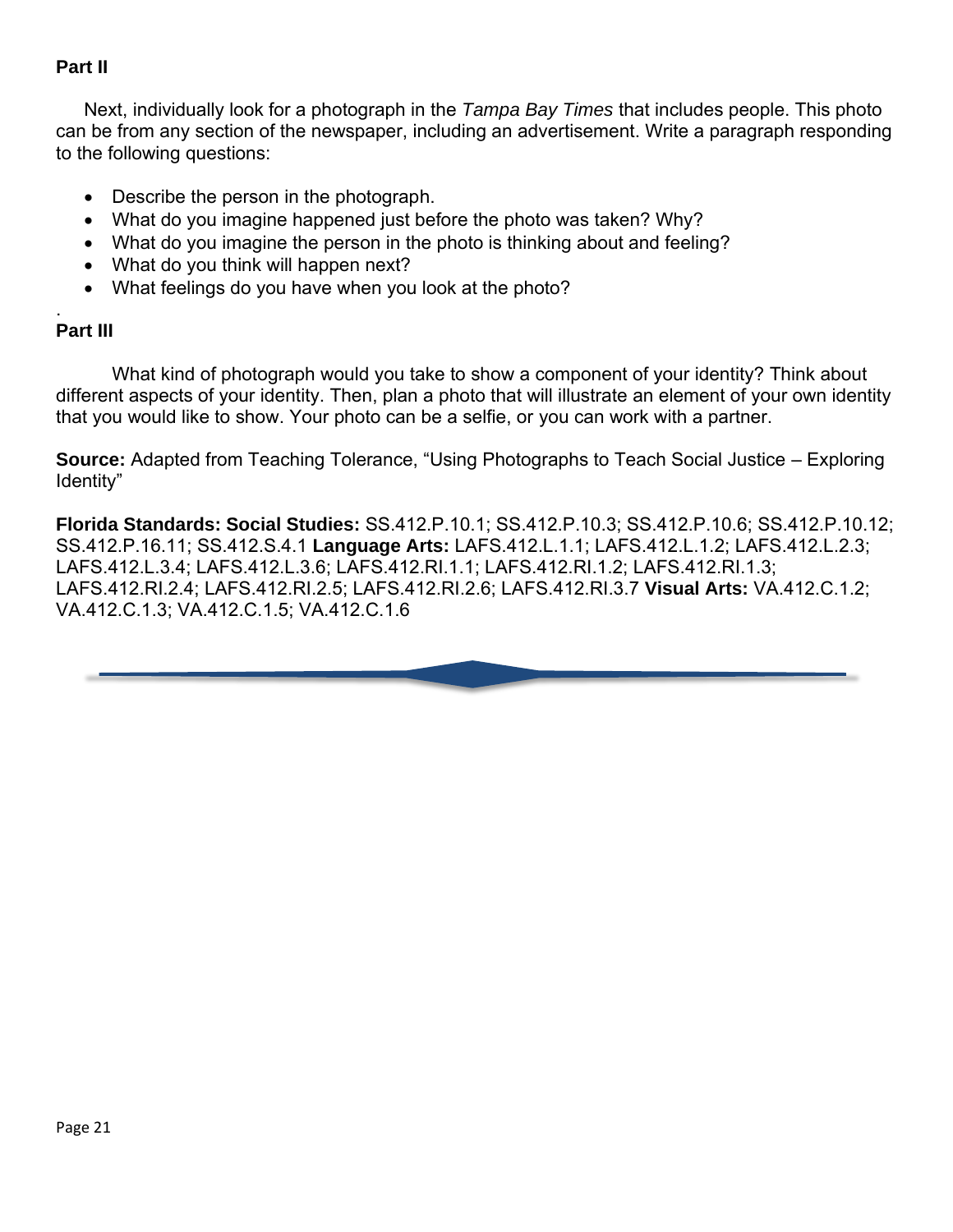### Going Beyond the Text: Analyzing propaganda

The E.S.C.A.P.E. (Evidence, Source, Context, Audience, Purpose and Execution) strategy is a useful tool to analyze propaganda.

#### **Evidence**

- What information does this source present?
- Does it seem to be presenting facts (things that can be proved) or opinions (ideas or beliefs)? **Source**
	- Who created this source?
	- Who published/distributed it?
	- Does the source seem reliable? Explain.

#### **Context**

- What can you tell about what else was happening at the time this source was created?
- What questions do you have about the "big picture" surrounding the information in this source? **Audience**

- Who was the intended audience for this source?
- How did the intended audience affect the format and/or content of this source?

#### **Purpose**

- Why was this source created?
- How did the purpose affect the format and/or content of this source?

#### **Execution**

- What do you think is notable about how this information is presented? Consider the word and image choices and how the information is laid out.
- How do these execution choices affect the impact of this source?

In pairs or small groups, use the E.S.C.A.P.E. strategy to closely analyze the images on Page 14 of the Journeys in Journalism curriculum supplement. Write down your answers.

As a class, share your answers and discuss the following questions:

- 1. Why might these photographs be considered propaganda? What idea or cause are they for/against?
- 2. How do these examples attempt to persuade their audience? What tactics do you see being used?
- 3. Which of these examples do you think would be the most effective at persuading people to agree with its cause? Why?
- 4. Do you think individuals looking at these examples at the time they were created recognized them as propaganda? Why or why not?
- 5. Do you think any of these sources could be confusing to readers? Explain.
- 6. Why is it important to recognize propaganda when looking at historical sources? Why is it important when looking at present-day media?
- 7. How are these examples of propaganda the same as/different from propaganda seen today?
- 8. Do you think this example of propaganda effectively changed people's minds? Why or why not?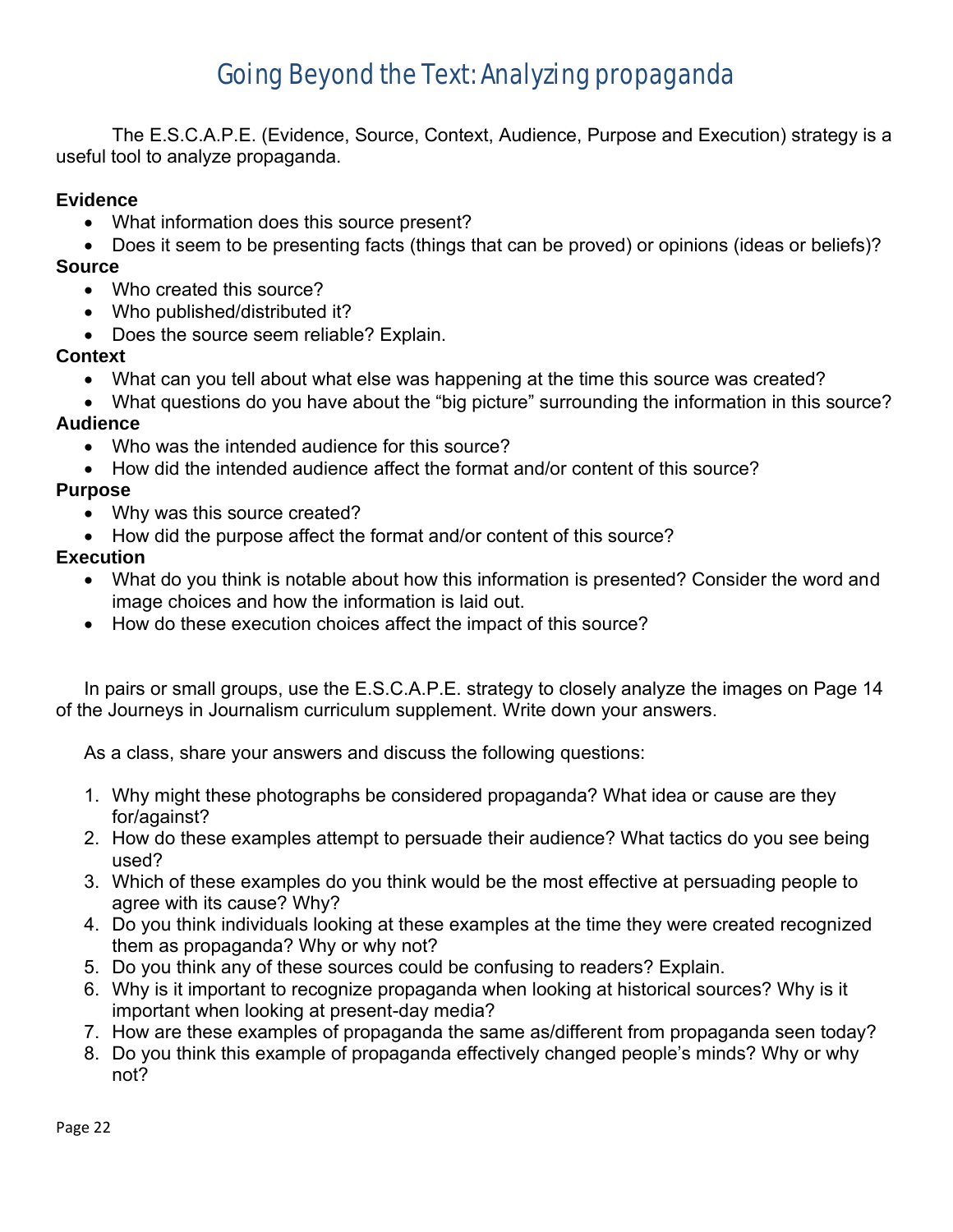**Source:** Adapted from Newseum, "Propaganda Through History: Analyzing Historical Sources"

**Florida Standards Visual Arts:** VA.612.C.1.1; VA.612.C.1.2; VA.612.C.2.2; VA.612.F.1.3; VA.612.F.3.3; VA.612.O.2.2; VA.612.S.3.4 **Social Studies:** SS.912.C.2.13; SS.912.H.2.1; SS.612.H.3.2 **Language Arts:** LAFS.612.L.1.1; LAFS.612.L.1.2; LAFS.612.L.2.3; LAFS.612.RI.1.3; LAFS.612.SL.1.1; LAFS.612.SL.1.2; LAFS.612.SL.1.3; LAFS.612.SL.2.4; LAFS.612.SL.2.5; LAFS.612.SL.2.6; LAFS.612.W.1.1; LAFS.612.W.2.4; LAFS.612.W.3.9 **Florida Best Standards:** ELA.612.C.1.3; ELA.612.C.1.4; ELA.612.C.1.5; ELA.612.C.2.1; ELA.612.C.3.1; ELA.612.R.2.1; ELA.612.R.2.4; ELA.612.V.1.1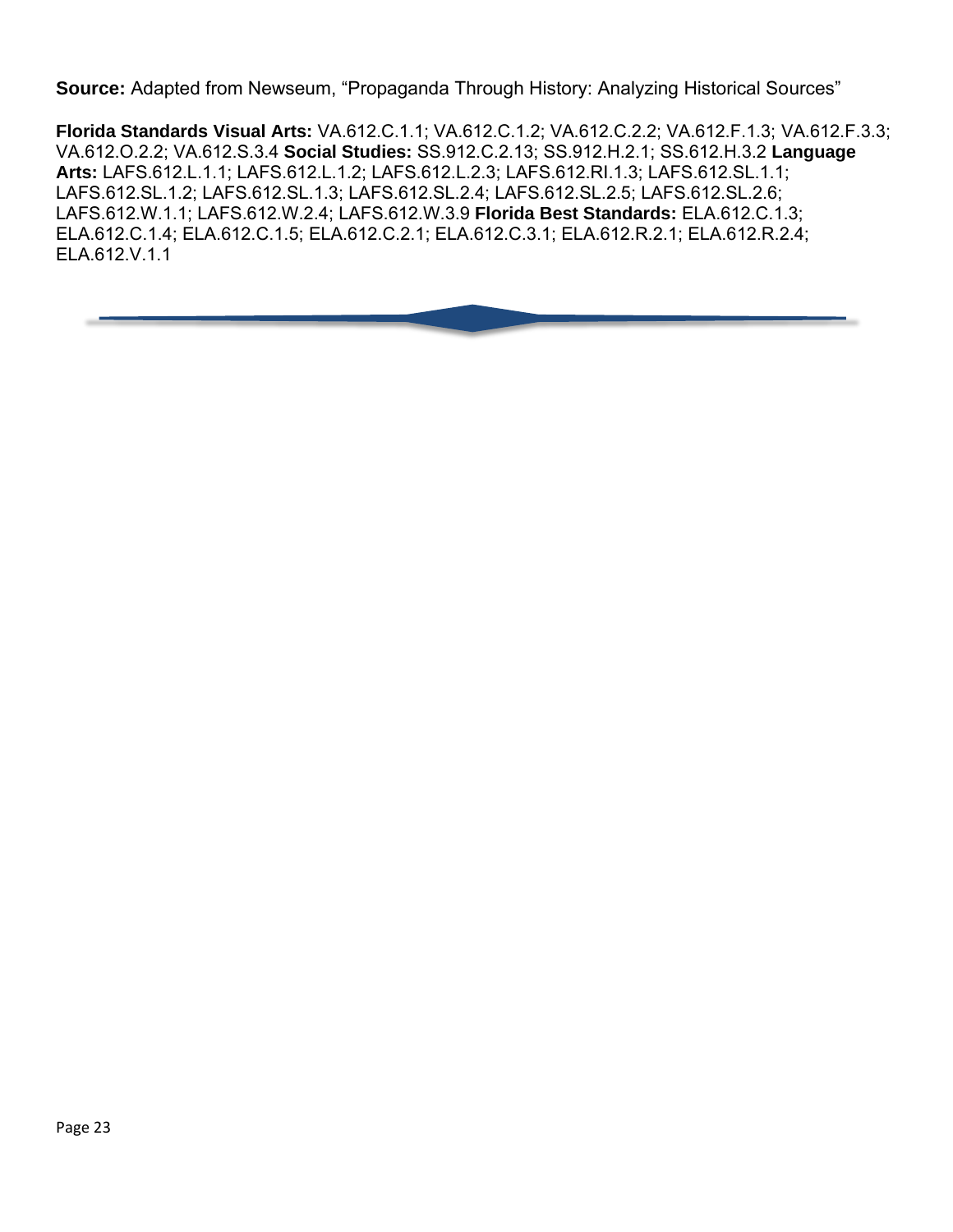### Going Beyond the Text: Recreating history

In small groups, review the information about primary sources on Pages 10-11 of the *Journeys in Journalism* curriculum supplement.

Choose a photograph of a historical event. You can choose one of the photographs on Page 10 or a photograph from Florida Memory's Florida Photographic Collection at [floridamemory.com/photographiccollection.](https://www.floridamemory.com/photographiccollection/)

Analyze the image using the Observe / Reflect / Question steps from Page 11. Write down your answers.

Next, recreate the image. Try to capture as many details from the original as you can, including the people and objects shown, the physical setting and the photographer's point of view. You may choose to use costumes and historical props, but you do not have to.

Write a paragraph explaining how you chose to recreate the historical image in your new photograph.

**Sources:** International Center of Photography, *Focus on Photography: A Curriculum Guide*; *New York Times* Learning Network

**Florida Standards Visual Arts:** VA.612.C.1.1; VA.612.C.1.2; VA.612.C.2.2; VA.612.F.1.3; VA.612.F.3.3; VA.612.O.2.2; VA.612.S.3.4 **Social Studies:** SS.912.H.2.1; SS.612.H.3.2 **Language Arts:**  LAFS.612.L.1.1; LAFS.612.L.1.2; LAFS.612.L.2.3; LAFS.612.RI.1.3; LAFS.612.SL.1.1; LAFS.612.SL.1.2; LAFS.612.SL.1.3; LAFS.612.SL.2.4; LAFS.612.SL.2.5; LAFS.612.SL.2.6; LAFS.612.W.1.1; LAFS.612.W.2.4; LAFS.612.W.3.9 **Florida Best Standards:** ELA.612.C.1.3; ELA.612.C.1.4; ELA.612.C.1.5; ELA.612.C.2.1; ELA.612.C.3.1; ELA.612.R.2.1; ELA.612.R.2.4; ELA.612.V.1.1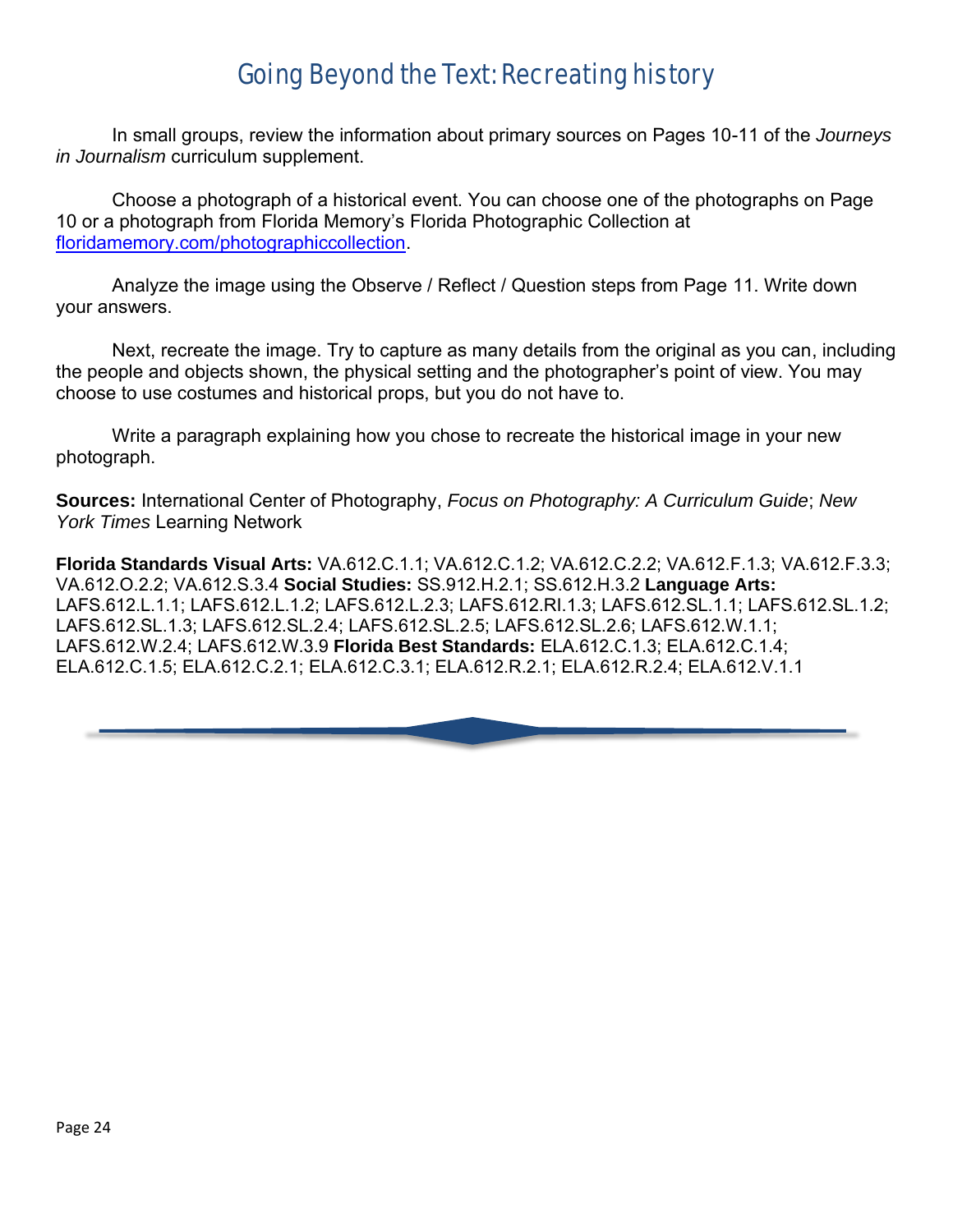### Going Beyond the Text: Exploring point of view

Choose a photograph from the *Tampa Bay Times* or the All Eyes photo blog at [tampabay.com/photos.](https://www.tampabay.com/photos/)

- List five things you see in the picture:
- Describe the setting:
- Action: What is happening in the picture?
- What do you think happened before the picture was taken?
- What do you think will happen next?
- Character: Describe the people in the picture: their expression, clothing, and mood.
- What are the people doing? Why?
- Theme: This picture tells a story about...

Write a short story from the point of view of someone in the picture. Use your answers to the questions above to get started. Think about where the person is and how he or she might feel. (For example, if she is outdoors, is the sun hot on her back? Look at her expression. What is she feeling?) What is the person doing? What might happen next? Try to make your story as vivid as the photograph by using lots of specific details.

Next, write a short story from the point of view of the photographer. Imagine what the photographer was thinking when he or she took the picture. Why did he or she want to take this picture? What issue(s) does it illustrate? What emotions did he or she want the viewer to feel?

**Source:** International Center of Photography, *Focus on Photography: A Curriculum Guide*, "Story-Writing Worksheet"

**Florida Standards Visual Arts:** VA.612.C.1.1; VA.612.C.1.2; VA.612.C.2.2; VA.612.F.1.3; VA.612.F.3.3; VA.612.O.2.2; VA.612.S.3.4 **Language Arts:** LAFS.612.L.1.1; LAFS.612.L.1.2; LAFS.612.L.2.3; LAFS.612.RI.1.3; LAFS.612.SL.1.1; LAFS.612.SL.1.2; LAFS.612.SL.1.3; LAFS.612.SL.2.4; LAFS.612.SL.2.5; LAFS.612.SL.2.6; LAFS.612.W.1.1; LAFS.612.W.2.4; LAFS.612.W.3.9 **Florida Best Standards:** ELA.612.C.1.3; ELA.612.C.1.4; ELA.612.C.1.5; ELA.612.C.2.1; ELA.612.C.3.1; ELA.612.R.2.1; ELA.612.R.2.4; ELA.612.V.1.1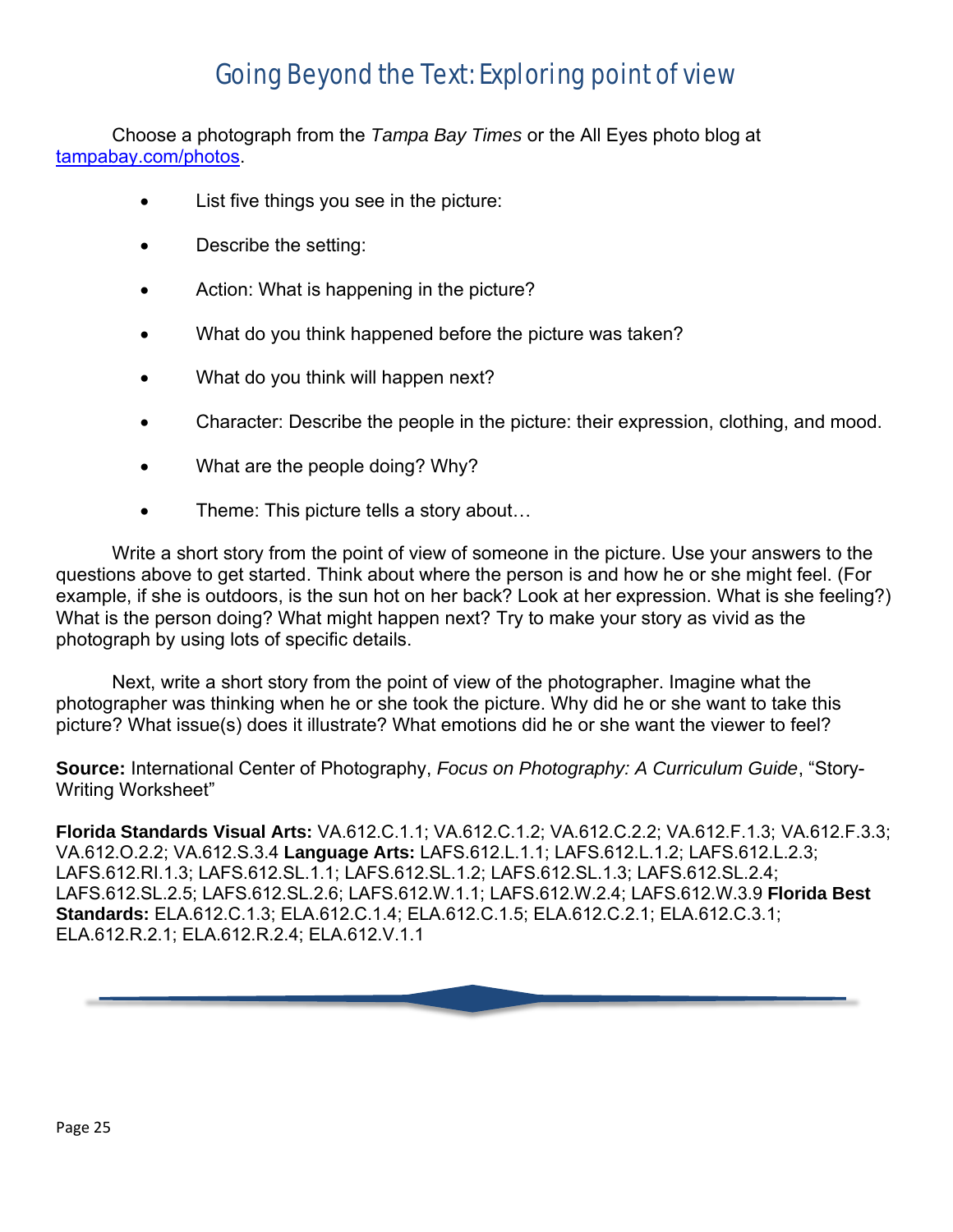### Going Beyond the Text: Writing poems

Choose a photograph from the *Tampa Bay Times* or the All Eyes photo blog at [tampabay.com/photos.](https://www.tampabay.com/photos/)

- List 10 details that you see in the photograph.
- Circle one adjective and one noun that best describe the color of the photograph.
	- o Adjectives: gray blue red gold black-and-white
	- o Nouns: smoke rain mud sunshine feathers
- Create your own descriptive nouns and adjectives:
- If you could touch something in the photograph, what would it feel like?
- Describe the object and the texture.
- Think of two adjectives to describe the mood created by the photograph.
- Describe your impressions of this photograph.
- What does the photograph make you think of? Dream of?

Use your answers above as inspiration to write a poem based on what you see in this picture. Use 10 words from any of your above answers in your poem.

**Source:** International Center of Photography, *Focus on Photography: A Curriculum Guide*, "Poetry-Writing Worksheet"

**Florida Standards Visual Arts:** VA.612.C.1.1; VA.612.C.1.2; VA.612.C.2.2; VA.612.F.1.3; VA.612.F.3.3; VA.612.O.2.2; VA.612.S.3.4 **Language Arts:** LAFS.612.L.1.1; LAFS.612.L.1.2; LAFS.612.L.2.3; LAFS.612.RI.1.3; LAFS.612.SL.1.1; LAFS.612.SL.1.2; LAFS.612.SL.1.3; LAFS.612.SL.2.4; LAFS.612.SL.2.5; LAFS.612.SL.2.6; LAFS.612.W.1.1; LAFS.612.W.2.4; LAFS.612.W.3.9 **Florida Best Standards:** ELA.612.C.1.3; ELA.612.C.1.4; ELA.612.C.1.5; ELA.612.C.2.1; ELA.612.C.3.1; ELA.612.R.2.1; ELA.612.R.1.4; ELA.612.R.2.4; ELA.612.V.1.1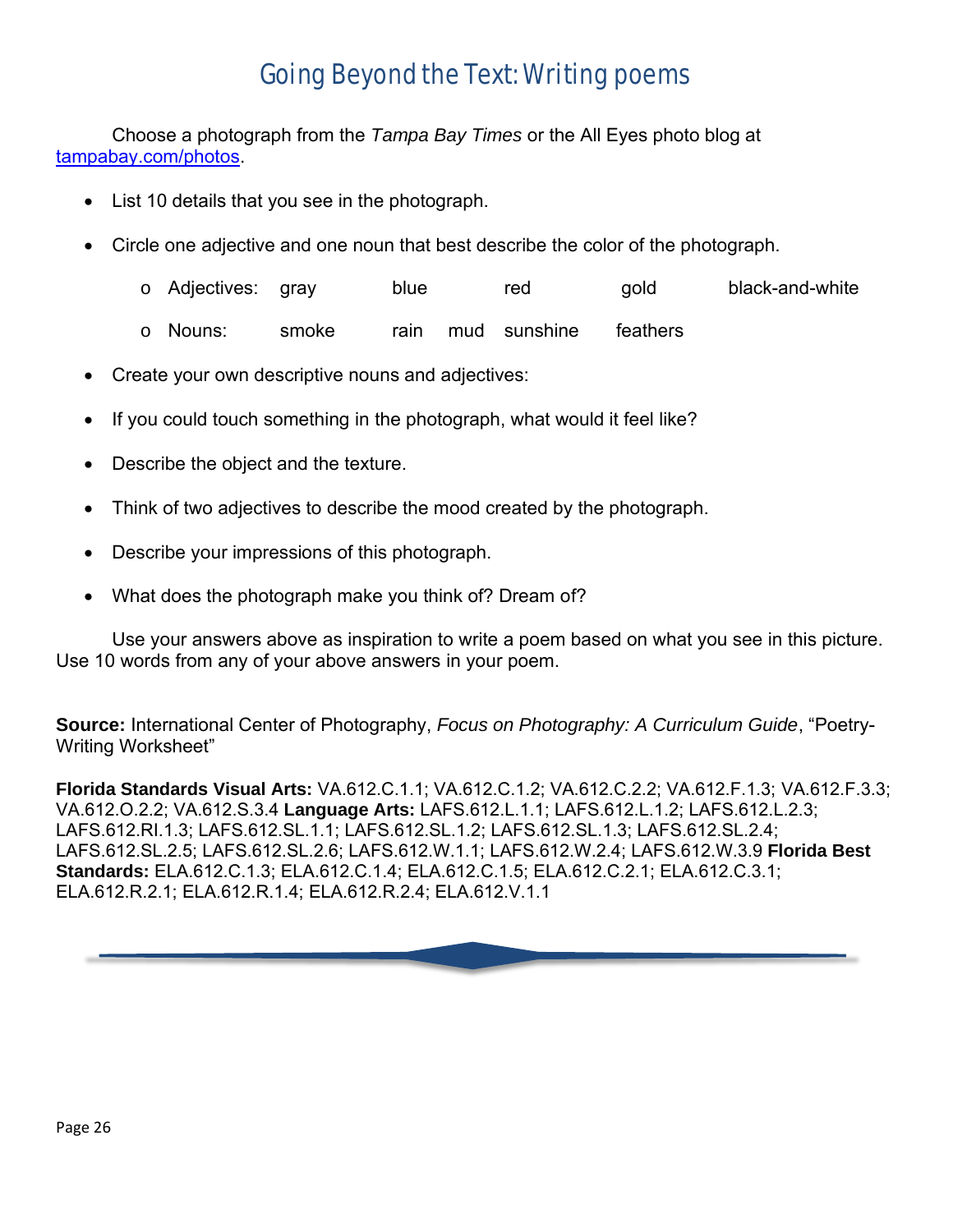### Going Beyond the Text: Birds- and worms-eye viewpoints

A bird's-eye viewpoint is from above looking down, and a worm's-eye viewpoint is from below, looking up.

Find each of the items listed below and photograph it from the indicated point of view:

| <b>FIND:</b>               | <b>PHOTOGRAPH:</b>     |
|----------------------------|------------------------|
| A statue                   | From a worm's-eye view |
| A reflection               | From a bird's-eye view |
| A circle, triangle, square | From a worm's-eye view |
| or rectangle               |                        |
| A tree branch              | From a worm's-eye view |
| A shadow                   | From a bird's-eye view |
| A flower                   | From a worm's-eye view |
| An insect                  | From a bird's-eye view |
| A person                   | From close up          |
| An animal                  | From far away          |

Create a display of all the photographs by category. As a class, choose one photograph from each category that you feel best illustrates the subject and point of view.

**Source:** Adapted from International Center of Photography, *Focus on Photography: A Curriculum Guide*, "Birds and Worms Treasure Hunt"

**Florida Standards Visual Arts:** VA.612.C.1.1; VA.612.C.1.2; VA.612.C.2.2; VA.612.F.1.3; VA.612.F.3.3; VA.612.O.2.2; VA.612.S.3.4 **Language Arts:** LAFS.612.L.1.1; LAFS.612.L.1.2; LAFS.612.L.2.3; LAFS.612.RI.1.3; LAFS.612.SL.1.1; LAFS.612.SL.1.2; LAFS.612.SL.1.3; LAFS.612.SL.2.4; LAFS.612.SL.2.5; LAFS.612.SL.2.6 **Florida Best Standards:** ELA.612.C.1.3; ELA.612.C.1.4; ELA.612.C.1.5; ELA.612.C.2.1; ELA.612.C.3.1; ELA.612.R.2.1; ELA.612.R.2.4; ELA.612.V.1.1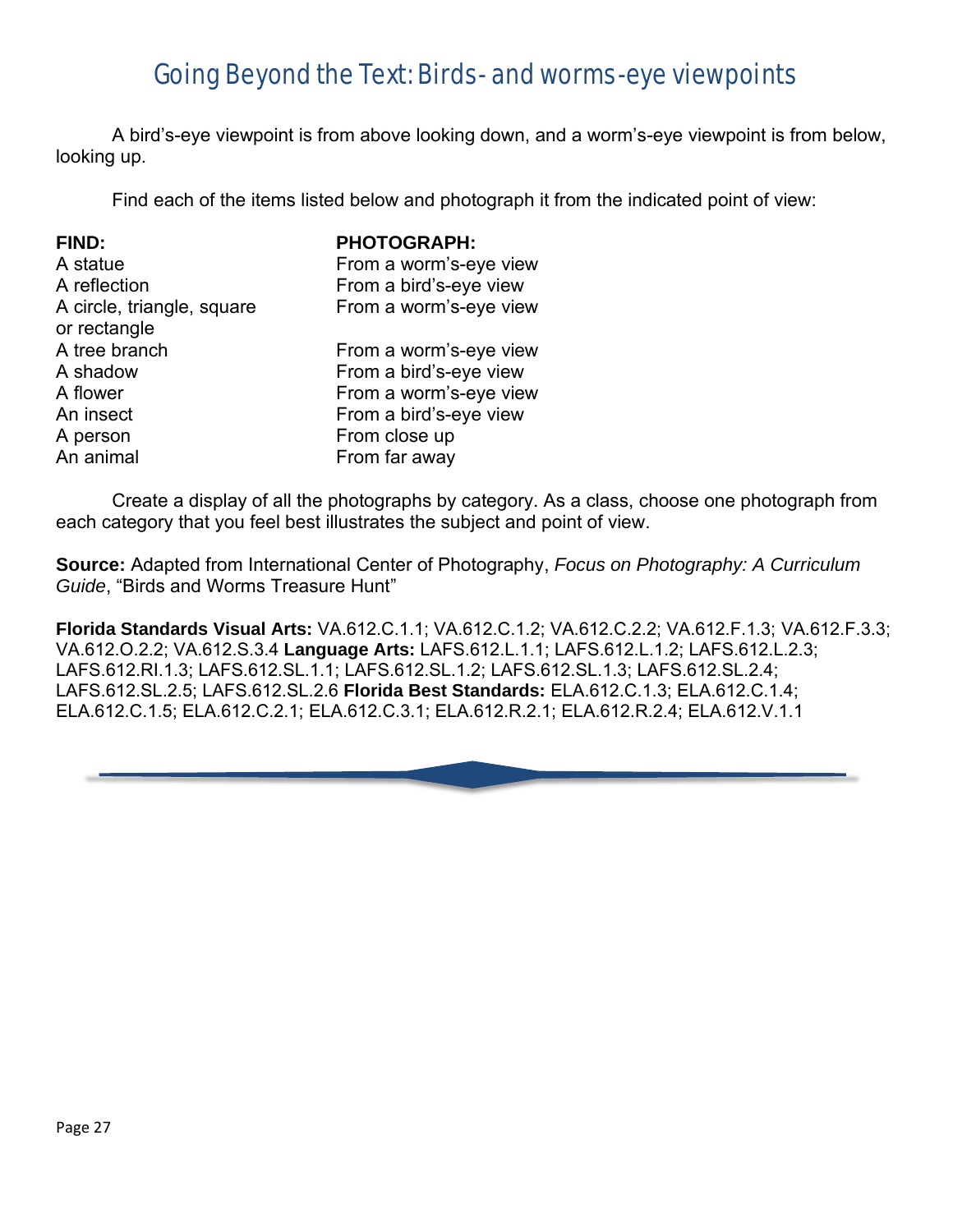### Going Beyond the Text: Making sun prints

Review the early history of photography on Page 3 of the *Journeys to Journalism* curriculum supplement. This activity recalls the earliest days of photography with the sun print process, which Joseph Nicephore Niepce invented in 1826, and the paper negative, which Henry Fox Talbot invented in 1841.

By arranging objects on light-sensitive sun print paper and using the sun as your light source, you can create an image with luminous white shapes, ribbons and streaks against a cobalt background. The forms result because the light does not expose those areas of the paper where the objects have been placed.

#### **Materials needed**

- Sun print paper
- Water tray
- Objects with interesting shapes (necklaces, toys, figurines, leaves, flowers)

#### **Procedure**

- 1. Place the objects to be printed on the photosensitive paper.
- 2. Expose the paper with objects on it to direct sunlight or an ultraviolet sunlamp. The paper will change to a dark color in 3 to 6 minutes.
- 3. Remove the objects and place the paper in the water bath for 5 minutes. Handle the paper carefully and only at the edges during the wet process. The surface is fragile.
- 4. Drain the excess water from the prints and place on absorbent paper towels to dry. If a print curls while drying, place heavy books on top or iron after placing a damp cloth between the print (emulsion-side down) and the iron.

**Source:** Adapted from International Center of Photography, *Focus on Photography: A Curriculum Guide*, "Sun Prints"

**Florida Standards Visual Arts:** VA.612.C.1.2; VA.612.C.1.3; VA.612.C.1.4; VA.612.C.2.2; VA.612.F.1.2; VA.612.F.1.3; VA.612.F.1.4; VA.612.F.3.3; VA.912.F.3.4; VA.612.O.2.2; VA.612.S.3.4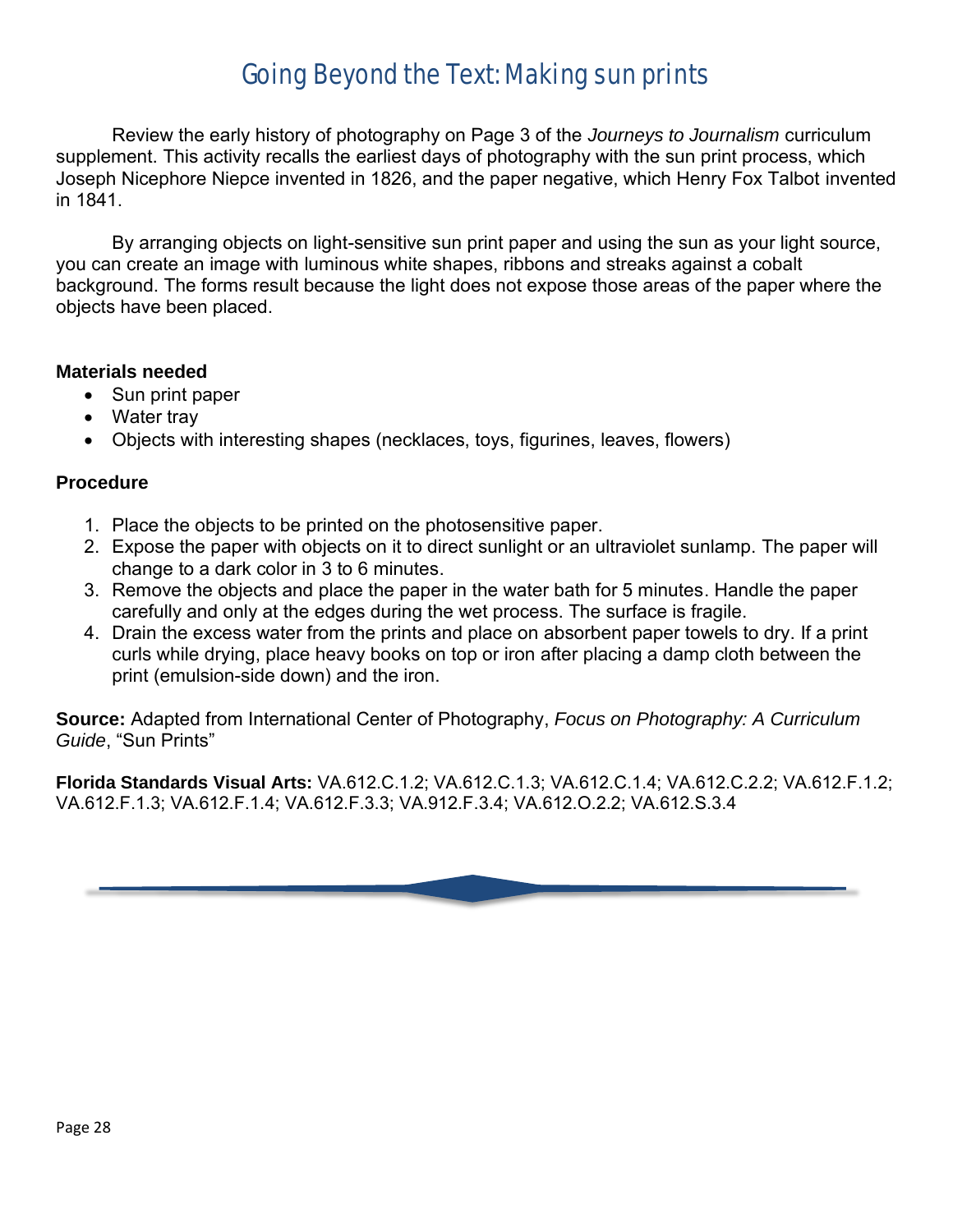### Going Beyond the Text: Keeping a visual diary

Every day, we see many images – online, in advertisements, television shows, snapshots and art. What do these images mean to us? Where do we see them? What do we see in them? What impact do they have on our lives?

In this activity, you will create a visual diary of one day in your lift.

- 4. Make a list of where you see images in one day, from the time you get up to when you go to bed.
- 5. Draw or paste some of the images you like best in the diary.
- 6. Describe the images you saw and their effect on you. Discuss the image and the impact using these questions as guidelines:
- What do you see?
- When and where was the picture taken?
- What is going on in the picture?
- What story does the picture tell?
- What does the picture make you think of?
- How does it make you feel?
- What does it make you want to have or do?
- Does it remind you of anything?
- Does it frighten you? Does it inspire you?
- What other responses do you have?

**Source:** Adapted from International Center of Photography, *Focus on Photography: A Curriculum Guide*, "Visual Diary"

**Florida Standards Visual Arts:** VA.612.C.1.1; VA.612.C.1.2; VA.612.C.2.2; VA.612.F.1.3; VA.612.F.3.3; VA.612.O.2.2; VA.612.S.3.4 **Social Studies:** SS.912.H.2.1; SS.612.H.3.2 **Language Arts:**  LAFS.612.L.1.1; LAFS.612.L.1.2; LAFS.612.L.2.3; LAFS.612.RI.1.3; LAFS.612.SL.1.1; LAFS.612.SL.1.2; LAFS.612.SL.1.3; LAFS.612.SL.2.4; LAFS.612.SL.2.5; LAFS.612.SL.2.6; LAFS.612.W.1.1; LAFS.612.W.2.4; LAFS.612.W.3.9 **Florida Best Standards:** ELA.612.C.1.3; ELA.612.C.1.4; ELA.612.C.1.5; ELA.612.C.2.1; ELA.612.C.3.1; ELA.612.R.2.1; ELA.612.R.2.4; ELA.612.V.1.1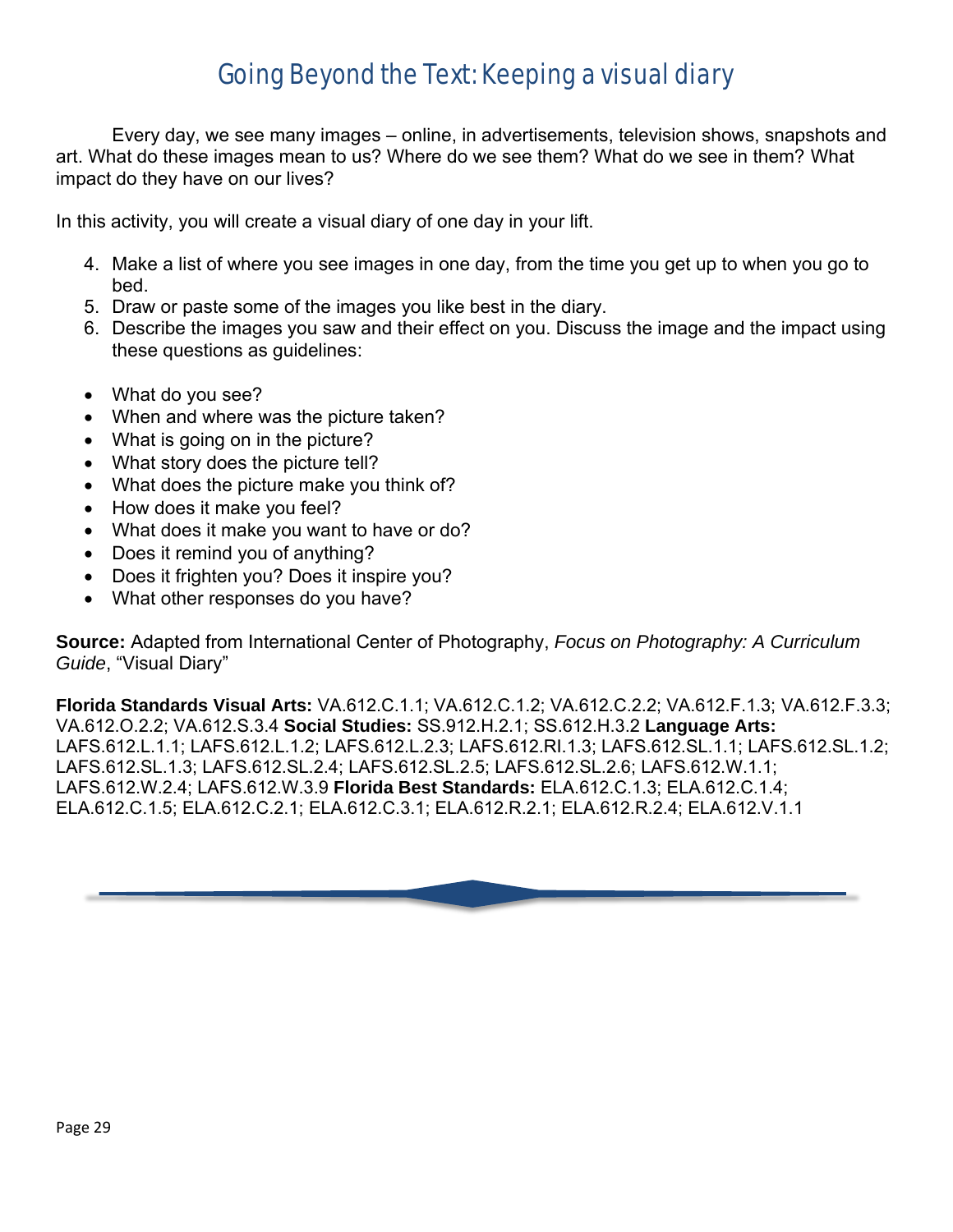### Going Beyond the Text: Illustrating mathematical concepts

Choose a mathematical concept from the list below.

- Points
- Lines
- Rays
- Angles (right, acute, obtuse)
- Perpendicular and parallel lines
- Two-dimensional shapes
- Patterns
- Ratios
- Three-dimensional shapes
- Plane
- Congruence
- Similarity
- Symmetry

Next, create an original image that represents this concept. Write a brief explanation of your photograph that explains how your photograph illustrates the concept you chose.

**Source:** International Center of Photography, *Focus on Photography: A Curriculum Guide*

**Florida Standards Visual Arts:** VA.612.C.1.1; VA.612.C.1.2; VA.612.C.2.2; VA.612.F.1.3; VA.612.F.3.3; VA.612.O.2.2; VA.612.S.3.4 **Language Arts:** LAFS.612.L.1.1; LAFS.612.L.1.2; LAFS.612.L.2.3; LAFS.612.RI.1.3; LAFS.612.SL.1.1; LAFS.612.SL.1.2; LAFS.612.SL.1.3; LAFS.612.SL.2.4; LAFS.612.SL.2.5; LAFS.612.SL.2.6; LAFS.612.W.1.1; LAFS.612.W.2.4; LAFS.612.W.3.9 **Florida Best Standards:** ELA.612.C.1.3; ELA.612.C.1.4; ELA.612.C.1.5; ELA.612.C.2.1; ELA.612.C.3.1; ELA.612.R.2.1; ELA.612.R.2.4; ELA.612.V.1.1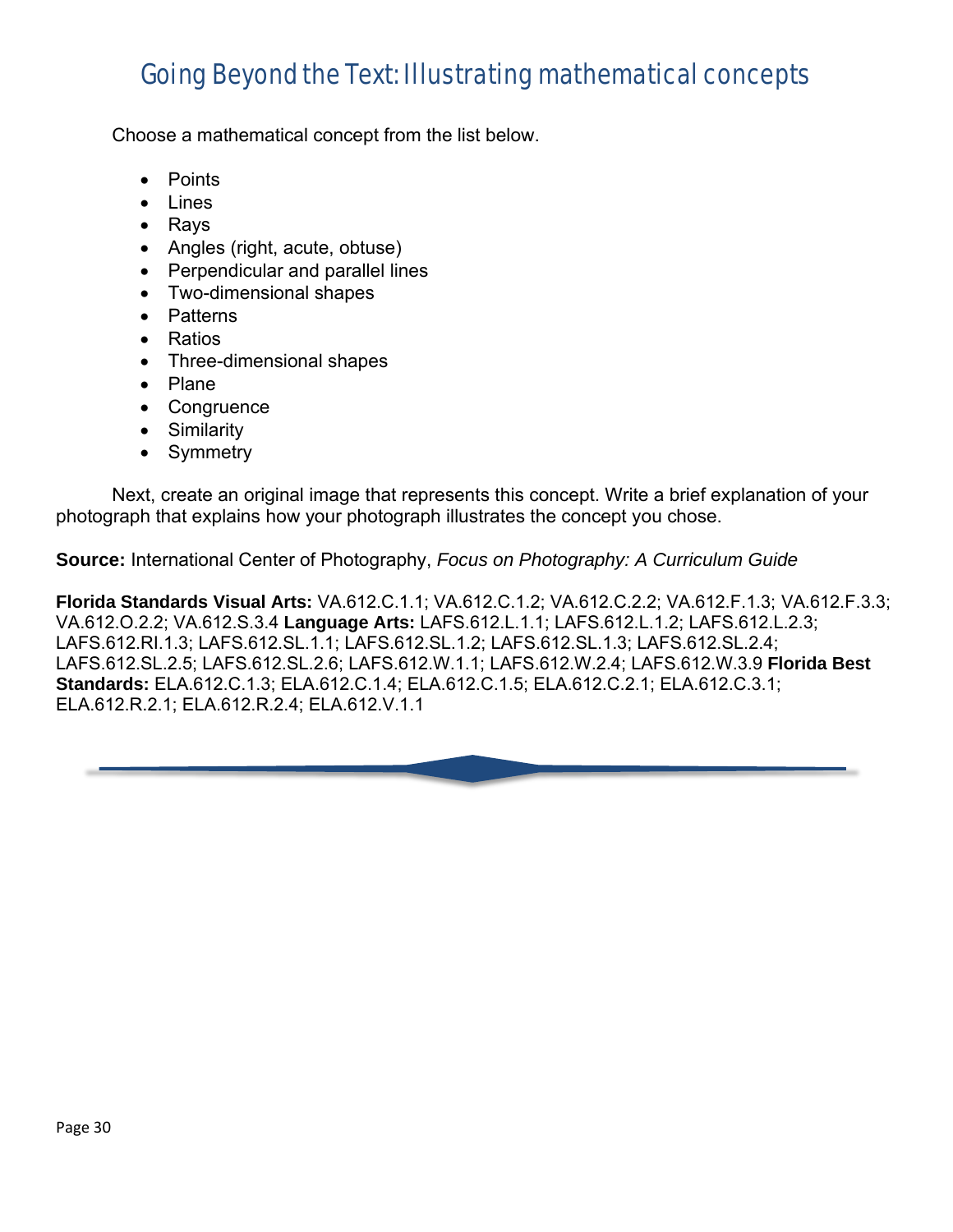### Section 3: Photo captions

This section supplies the full photo captions for *Tampa Bay Times* photos featured in the *Journeys in Journalism* curriculum supplement.

#### **Page 1 (front cover)**

#### **(L)**

#### JIM DAMASKE | Times (2012)

(5/7/2012 CLEARWATER) The Chaklos family dangles their feet in the tank as they visit with Panama the dolphin at the Clearwater Marine Aquarium after they donated the facility a new truck to be used in sea turtle nesting patrols. The new Chevy Silverado will be patrolling Pinellas County beaches this Loggerhead nesting season. After seeing the movie Dolphin Tale, based on the story of Clearwater Marine Aquarium, in their hometown of Norfolk, Virginia, Lee and Krystal Chaklos were inspired to make a difference. They decided they could make a direct impact on marine life protection and rehabilitation by donating a sea turtle patrol vehicle. The 2011 Chevy Silverado is valued at over \$43,000, but in collaboration with Dimmitt Chevrolet, the Chaklos family was able to purchase the vehicle at the reduced cost of \$35,000. The Chevy will be used daily to patrol the beaches for nests. The Chaklos family flew into Clearwater Monday, May 7, to dedicate the vehicle in front of CMA's marine mammal rehabilitation expansion due to open this summer. The expansion will allow CMA to double its rehabilitation work with sea turtles and triple its space for marine mammals. CMA oversees sea turtle nesting on 26 miles of Pinellas County beaches, locating and protecting nests and ensuring the hatchlings make their way into the ocean. Sea turtle nesting season runs each year from May through October. Over the last ten years, CMA has released more than 80,000 hatchlings into the Gulf. CMA also leads the "Lights Out" program that encourages all beach front residents and businesses to minimize their light usage during the season to prevent turtle disorientation. [Jim Damaske, Times]

#### **(R, top to bottom)**

#### Times (1985)

#### 5/26/1985

In a scene reminiscent of the 1960's and the Vietnam War protests, three little girls hold a peace banner on the steps of the Old Capitol Building, 5/24, during a "wrap the capitol in ribbons" demonstration. Signs from all over have been made and will be taken to Washington to surround the Pentagon in August to commemorate the 40th anniversary of the bombings of Hiroshima and Nagasaki.

#### KATHLEEN FLYNN | Times (2011)

Cpl. Austin Carter hugs Cpl. Justin Gaertner as their unit returns from Afghanistan in May, 2011. From the time he was injured by an IED in late November, Justin's goal was to be up on his prosthetic legs by the time his unit returned in early May. It usually takes above the knee amputees eight months to a year to be up and walking on their legs. Justin did it in four months. "Being able to see my boys come of the plane was my motivation to go in twice a day, every day," he said. "And even going on the days that I'm supposed to have off I still go in every day and PT. Physical therapy Occupational therapy, work on my arm, work on my legs."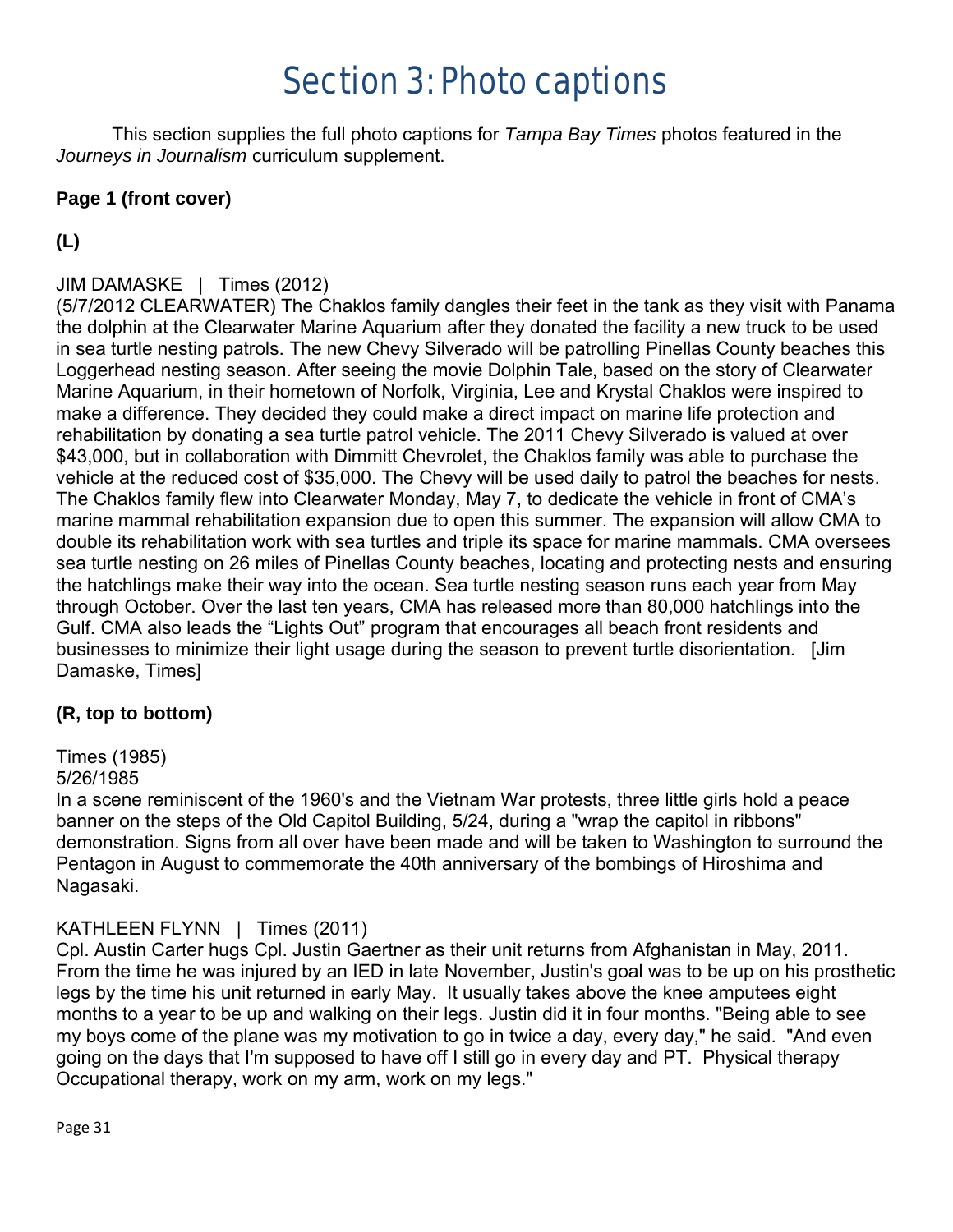CHERIE DIEZ | Times (2013);

(01/10/2013 ST PETERSBURG) Sao Doan, 5, right, watches as her mom, Tiffany Ringer, both of Kenneth City, snaps a photo of Spider- Man (aka Merrill Hunt, 43, of Clearwater) as he washes her window at All Children's Hospital Thursday morning. Three window cleaners dressed as Spider-Man from High Rise Window Cleaning Company started cleaning windows on the outside of All ChildrenÕs Hospital Thursday morning.

ALLIE GOULDING | Times (2019) Marchers on Saturday, June 22, 2019 during the St. Pete Pride Parade and festivities in St. Petersburg.

#### **Page 4 (top to bottom)**

#### JIM DAMASKE | Times (2013)

Cieran Kelso swims with Winter the tail-less dolphin and one of her trainers Cammie Zodrow (not pictured) in the dolphin's tank at the Clearwater Marine Aquarium 8/16/2013. Cieran Kelso, an 8 year-old from the United Kingdom, got to swim with Winter the dolphin Friday morning 8/16/2013 at the Clearwater Marine Aquarium. Cieran had meningitis when he was younger and his lower legs had to be amputated. He had loved swimming, and when the amputations made it difficult for him to propel himself in the water. His father Gary Kelso figured out a way to attach a scuba flipper to the boy's prosthetic legs and now he swims well. A British newspaper wrote about it and mentioned that Cieran was obsessed with the movie Dolphin Tale and with Winter the dolphin, who also learned to swim with a prosthetic. So Pinellas tourism agency Visit St. Pete-Clearwater flew him and his family to Clearwater and got permission to let him swim with Winter, which is seldom allowed.

#### MARTHA ASENCIO-RHINE | Times (2019)

Fishermen pull nets out of the water for the day, Las Terrenas, Dominican Republic, June 2, 2019.

#### **Page 5 (top to bottom)**

#### MONICA HERNDON | Times (2017)

Alex Busciglio, 9, and Dominic Busciglio, 5, pose for a photo taken by their mom, Jana Busciglio, after showing Holstein calves at the Florida Strawberry Festival on March 4, 2017, in Plant City, Florida.

#### OCTAVIO JONES | Times (2019)

Quick Jackson casts a wide fishing net in hopes to catch more perch in Robles Lake located in the Robles Park neighborhood in Tampa, Florida on Sunday, February 24, 2019. "I like fishing out here because it's an open space with just enough trees and shade for kids to play at the same time," said Jackson. "I feel like Jesus today with the fish I caught."

#### STEVE BOUSQUET | Times (2018)

TALLAHASSEE — Florida became the epicenter of an intense nationwide debate over guns Wednesday as the #Never Again movement seized the spotlight and demanded action in response to the Parkland massacre. At a raucous two-hour rally outside the state Capitol, thousands of people, many of them students, called for action by the Legislature with less than three weeks in the 2018 session. In the largest demonstration at the Capitol in nearly two decades, protesters chanted "No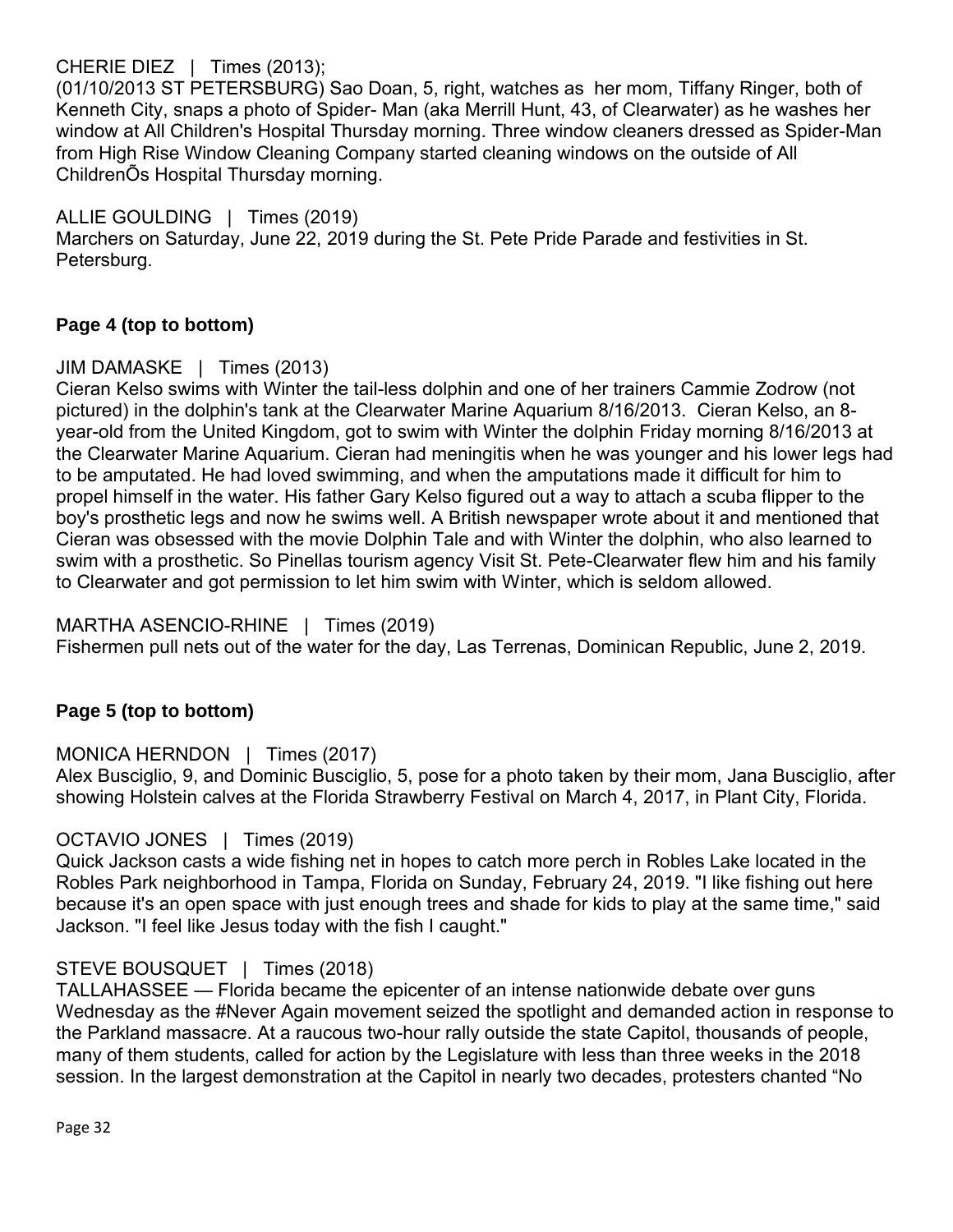more guns" and "Vote them out" as lawmakers inside passed a bill to require that the state motto, In God We Trust, be displayed in schools across the state.

#### **Page 6 (top to bottom)**

CHRIS ZUPPA | Times (2006)

(Friday, 07/14/2006 Tampa) Members of the National Guard Military Honor Guard carry corporal Aaron Griner's casket out from Sacred Heart Catholic Church.

#### DIRK SHADD | Times (2015)

Ali Luft and Evan Starkey, both 19, watch the sunrise from their hammock along the water at North Shore Park in St. Pete. "Today is our one year anniversary, so we decided to do something special and come out to watch the sunrise," Luft said. The two are both students at USF St. Pete.

#### MONICA HERNDON | Times (2017)

Jeff Busciglio looks back into the milking parlor during an overnight milking at Tower Dairy, on March 7, 2017, in Tampa, Florida. Dairy cows have to be milked twice a day, 12 hours apart. Depending on other tasks, like mixing feed, Jeff would arrive at the farm just after 1 am, to start milking the 160 cows promptly at 2 am. When working alone the milking process took Jeff about four and a half hours. When talking about farming with his dad, Jeff said, '67 years for him and 43 years for me. That's all we know.'

#### KATHLEEN FLYNN | Times (2011)

(5/21/11) Cody McCasland, 9, of Colleyville, Texas, kisses Winter at Clearwater Marine Aquarium after Winter's family beach fest on May 21, 2011. Cody walked the 1 mile fun run with his mother Tina McCasland, and Marine Lance Cpl. Justin Gaertner, 21, of Trinity. The event served as a fundraiser for both CMA and Challenged Athletes Foundation. Cody McCasland, became a double-amputee after being born without shin bones and can run well with his prosthetic legs. He traveled from Texas to Clearwater to participate in a race that's named after CMA's celebrity dolphin Winter.

#### WILLIE J. ALLEN JR. | Times (2008)

(10/21/2008 Lake Worth) Senator Barack Obama on his Barnstorm across Florida tour at MIAMI "CHANGE WE NEED" EARLY VOTE RALLY in Miami, FL.

#### **Page 7 (top to bottom)**

#### BOYZELL HOSEY | Times (2019)

The Sunshine Skyway Bridge is lit up in patriotic red white and blue colors in honor of Veteran's Day 2019. This view is shot from Skyway Beach looking south. Shot with a 400mm f4.0 lens with an ISO of 100 at F11 with a 10 second exposure.

#### ANASTASIA DAWSON | Times (2017)

Hurricane Irma drained some waterways across the Tampa Bay area in advance of its arrival, including the north end of Hillsborough Bay along Bayshore Boulevard. People took advantage of the chance to walk where they're used to seeing water.

JIM DAMASKE | Times (2014)

Page 33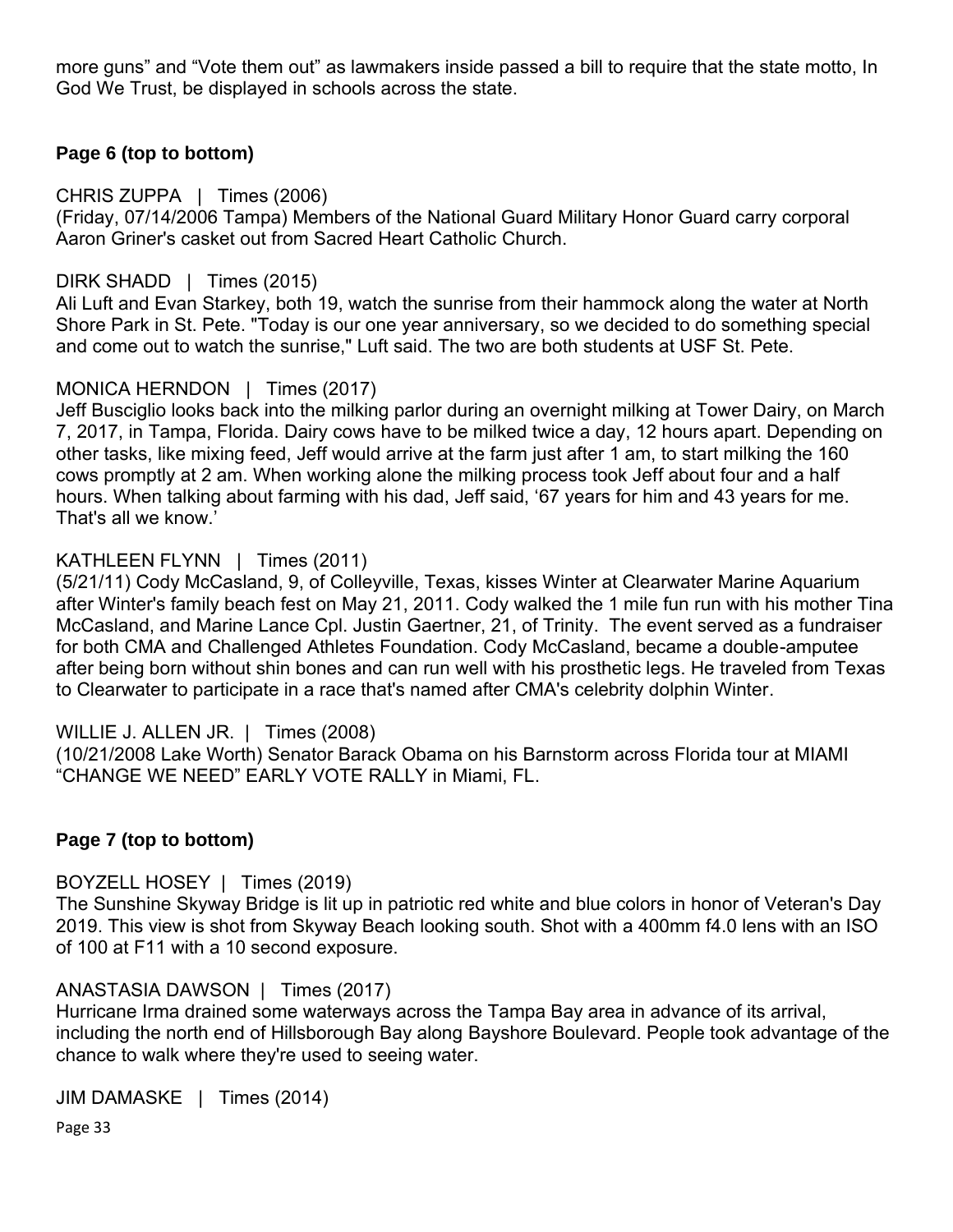Freed from it's nest a tiny three day old loggerhead sea turtle hatchling makes for the open gulf Friday morning. The 2nd to last of 187 loggerhead sea turtle nests laid this year along 26 miles of Pinellas County's beaches, looked after by staff from the Clearwater Marine Aquarium, hatched Tuesday 10/14/2014. Early Friday morning, three days after the nest hatched (they wait 3 days to give any stragglers a chance to get out on the their own), Lindsey Flynn, one of the aquariums turtle biologists, dug up the nest to count how many eggs hatched and to rescue any hatchlings still stuck and unable to climb out on their own. There were 91 hatched eggs, which included one stuck hatchling she released at waters edge, and 19 unhatched eggs.

#### **Page 8 (top to bottom)**

#### OCTAVIO JONES | Times (2019)

An unidentified scooter rider uses a Platt Street bike lane in Tampa, Florida on Monday, June 10, 2019.

MARTHA ASENCIO-RHINE | Times (2019) City of Tampa employees work on paving over a hole in the street. Monday, July 29, 2019 in Tampa.

#### SCOTT KEELER | Times (2017)

Left to Right: Defense attorney Hubbell Losson, Circuit Court Judge Christopher Sabella, and Assistant State Attorney Camaria Pettis-Mackle, haves a bench conference in Tampa, Friday October 18, 2019 during the sentencing hearing of Amber Perera. Perera caused a fatal crash on the Selmon Expressway in Tampa in August, 10, 2017. The crash killed Rita and Luiz Felipak and their daughter Giorgia Felipak. Perera pleaded guilty to three counts of DUI manslaughter and one count of leaving the scene of a crash with death.

#### LOREN ELLIOTT | Times (2017)

Kingsway Elementary School in Port Charlotte, Fla., is seen converted to a hurricane shelter in anticipation of Hurricane Irma on Saturday, Sept. 9, 2017. The shelter had over 900 people checked in Saturday afternoon.

#### **Page 9 (top to bottom, L-R)**

DOUGLAS R. CLIFFORD | Times (2005) Hurricane Katrina

#### MONICA HERNDON | Times (2018) (in lens)

Graham Shelor, 17, a junior at Blake, raises his fist while marching with other students to address the inaction of lawmakers when it comes to gun violence, on February 23, 2018 in Tampa, Fla. The group marched from Blake High School to Curtis Hixon Park. The protest was held in the wake of the shooting at Marjory Stoneman Douglas High School, in Parkland, Fla. that killed 17 people.

ALLIE GOULDING | Times (2019)

Joseph Bonilla, 23, and Josue Veliz, 21, from New Jersey ride e-scooters through downtown Tampa on Friday, Aug. 23, 2019.

CHERIE DIEZ | Times (2000)

Page 34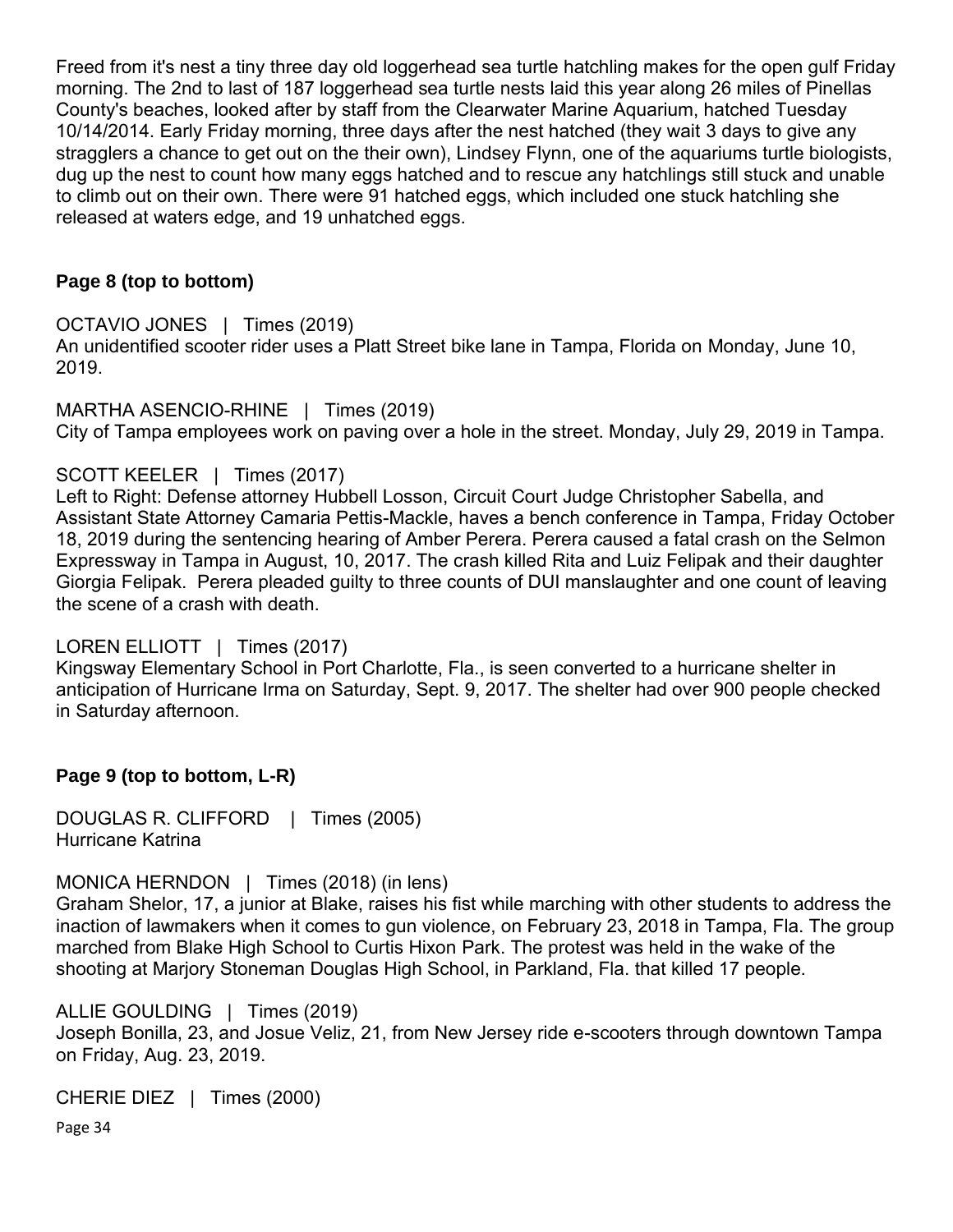No caption

#### OCTAVIO JONES | Times (2015)

In east and west Tampa there has been a high number of bike citations issued to riders by the Tampa Police Department without having proper bike lights while riding at night on Wednesday, April 1, 2015. In east and west Tampa in predominately in low-income neighborhoods there has been a high number of citations issued to riders by the Tampa Police Department without having proper bike lights when riding at night.

JIM DAMASKE | Times (2003)

The Tampa Bay Buccaneers win the 2003 Superbowl.

#### DOUGLAS R. CLIFFORD | Times (2018)

Jaxon Wilmas, 7, with Cub Scout Pack #475, Den #14, of Palm Harbor, searches for the identifiable markers of military service on gravesites at Curlew Hills Memory Gardens in Palm Harbor while attending Saturdays (5/19/18) flag placement ceremony where local scout troops gathered to place more that 1,000 American flags on Veterans' graves throughout the cemetery in honor of Memorial Day. The annual event is organized to help the scouts learn about military customs and to honor America's Veterans. The flags will remain in place through the Memorial Day holiday, which is recognized on Monday, May 28, 2018.

#### CHERIE DIEZ | Times (2016)

A Pinellas Hope resident takes a break after mopping up the water in her tent Friday, 09/02/2016. The heavy rain and wind from Hurricane Hermine damaged several tents at the Clearwater homeless shelter.

#### **Page 11**

#### SKIP O'ROURKE | Times (2004)

( 8/14/2004) A mobile home park located near the community of Fort Ogden north of Port Charlotte off of US 17 was almost completely leveled by the force of Hurricane Charley.

#### **Page 13 (top to bottom, L-R)**

#### KATHLEEN FLYNN | Times (2011)

Marine recruits file past Cpl. Justin Gaertner at the Parris Island Museum in September 2011. Justin made a trip to Parris Island with a group of New York Firefighters who delivered a piece of the World Trade towers for the museum. The last time he was at Parris Island, he was a recruit himself in 2007. Justin graduated from high school on a Friday and was headed to bootcamp on Monday. "He wouldn't even stay the summer," his mother Jill Dalla Betta said. "He just wanted to get right out there and get to business." Justin was excited to be back at Parris Island but his emotions were mixed. "It was kinda weird because it used to be me over 4 years ago," he said of seeing the recruits. "And it was also weird rolling by them, having them say 'good afternoon sir' to me. That was a little uncomforting because we all put on the same uniform every day we wore the same boots."

```
DIRK SHADD | Times (2010)
```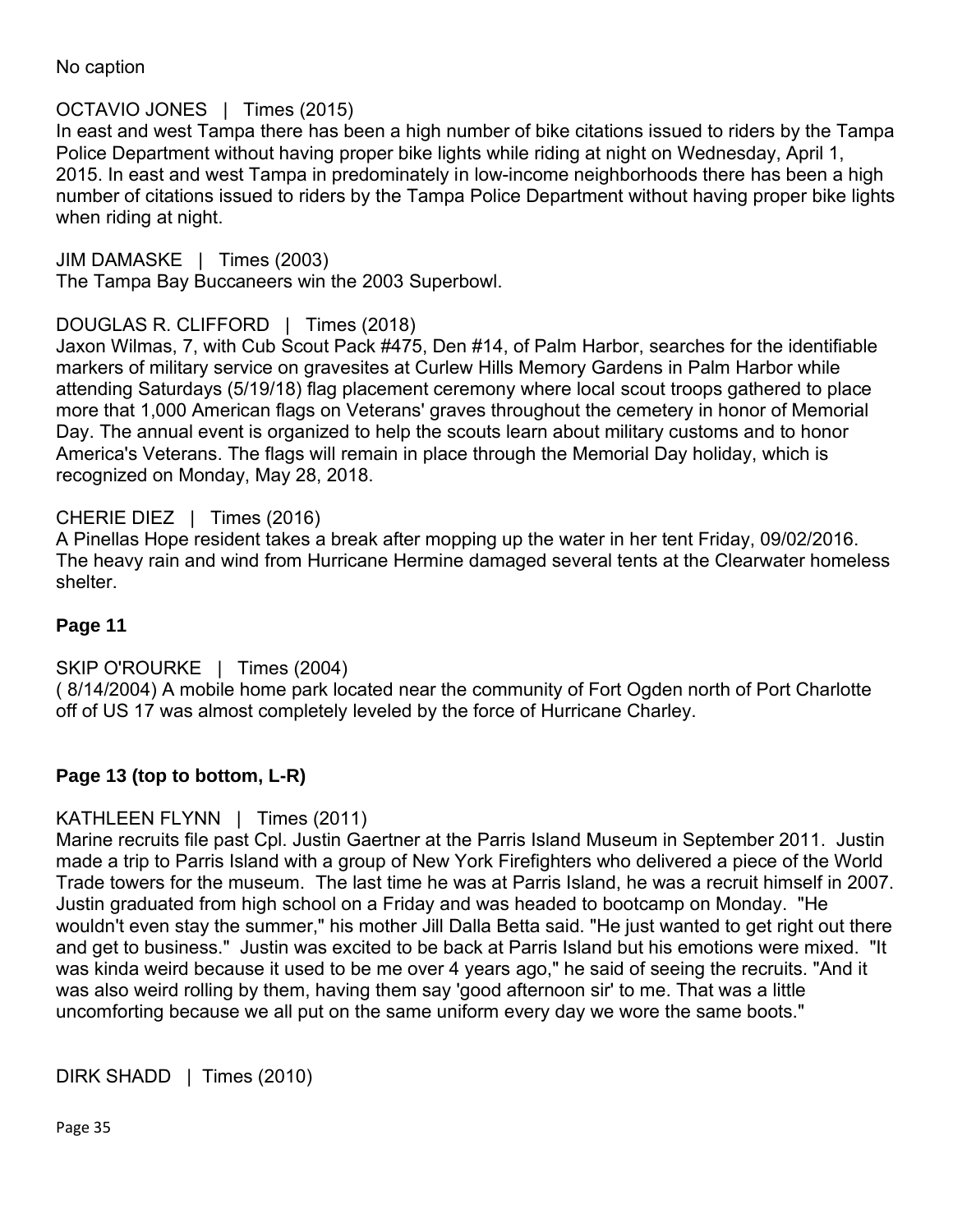(03/07/10 LARGO) The Pinellas County Domestic Violence Task Force is holding its annual candlelight vigil to remember local victims of domestic violence at the Criminal Justice Center, 14250 49th Street N in Largo Sunday evening (03/07/10). The event will offered special condolences to family and friends of Laura Taft and her baby, Craig Wall Jr. Taft who was found stabbed to death last month at her Clearwater apartment. The 5-week-old baby died early February, after suffering blunt trauma. Taft's boyfriend, Craig Wall, was indicted by a grand jury on charges of murdering both of them.

#### SKIP O'ROURKE | Times (2010)

(Tampa, FL) People including homeless that use the roads and medians to seek donations or as with the homeless seek a handout are required to wear safety vests to make them more visible to motorists. A man who would only identify himself as "Wayne" had his vest on at the intersection of Kennedy Boulevard and Dale Mabry Highway.

#### STEPHEN J. CODDINGTON | Times (2010)

(07/22/2010, TAMPA) Charles, a 49-year-old homeless panhandler, asks for help from passing motorists at the corner of S. Dale Mabry Hwy. and W. Kennedy Blvd. in Tampa Thursday (07/22/2010) morning. "It's rough, it's depressing and it's hard to be honest," said the man (who did not wish to share his last name) about what it's like to be homeless and forced to beg for help from strangers in order to survive. He added that while it was a difficult existence to work the street corners, it was still "bearable," and much better than resorting to dishonest means to survive. Following St. Petersburg's recently ban on panhandling, local homeless shelters in Tampa are anticipating an increase in the numbers of homeless persons arriving from across the bay.

#### MARTHA ASENCIO-RHINE | Times (2019)

Pastor Tony B. Young, Sr. takes a moment while sweeping the steps of People of Christ Church on 9th Avenue South, to pose for a portrait. Friday, July 19, 2019 in St. Petersburg.

#### LOREN ELLIOTT | Times (2016)

Jose Hernandez (in gray) holds hands with friend Victor Bayez as they grieve the loss of close friends Amanda Alvear and Mercedez Flores at a vigil held in front of the Dr. P. Phillips Center for the Performing Arts in downtown Orlando on Monday, June 13, 2016. Honored were those killed in the mass shooting that left 50 dead and many more wounded at an Orlando gay nightclub early Sunday morning.

#### KATHLEEN FLYNN | Times (2011)

Cpl. Austin Carter hugs Cpl. Justin Gaertner as their unit returns from Afghanistan in May, 2011. From the time he was injured by an IED in late November, Justin's goal was to be up on his prosthetic legs by the time his unit returned in early May. It usually takes above the knee amputees eight months to a year to be up and walking on their legs. Justin did it in four months. "Being able to see my boys come of the plane was my motivation to go in twice a day, every day," he said. "And even going on the days that I'm supposed to have off I still go in every day and PT. Physical therapy Occupational therapy, work on my arm, work on my legs."

#### MARTHA ASENCIO-RHINE | Times (2019)

Jung Kang, 63, owner of Hutson Shoe & Leather Repair, in St. Petersburg, Florida stands beside some equipment he uses to repair shoes, including an original Lands K professional stitching machine to his right. Jung learned to repair shoes from the business' previous owners, then took over ownership in 2001 along with his wife, Sun Kang who also works in the shop. The duo say they work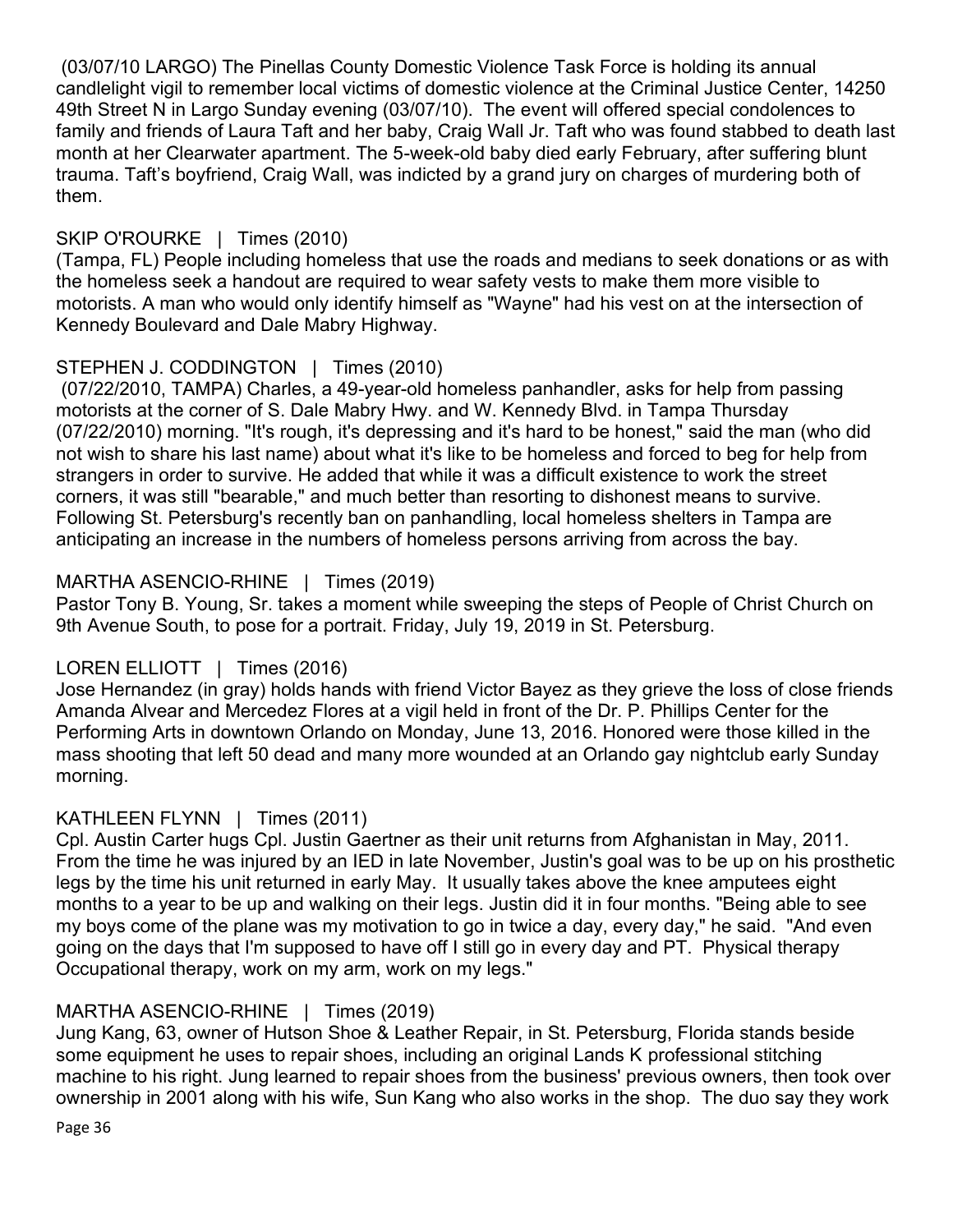on all types of leather articles, but most of their business comes from shoe and handbag repair. Before getting into the shoe repair business, Jung owned a local convenience store, but after experiencing a gunpoint robbery he decided to make a change and decided to do shoe repair fulltime. "I saw that as a sign to make a change. This guy comes in the store and points a shotgun at my head. Some kid throws paper napkins at him to distract him and I got away lucky," Jung said. " I worked from 6 am to 11 at night and I couldn't get 1 day off in 10 years. It was causing too much stress," Jung said. Jung estimates that he repairs 150-200 pairs of shoes per month in addition to the other items he and his wife work on. The Jungs migrated from South Korea to the United States in 1990. "I love this country this is my country now," said Jung. "Business is good, but it is a dying business. Cheap shoes and the younger generation thinking they should throw everything away has contributed to this. Most of my customers are older. But I still love it!" said Jung.

#### BOYZELL HOSEY | Times (2019)

Rosalba Santizo, 51, is pictured at her fruit stand located on Lock Street. Rosalba is known throughout the community by most people who visit her fruit stand for gossip or advice as well as for their produce. The children affectionally call her "the fruit stand lady." Saturday, Oct. 5, 2019 in Dade City.

#### **Page 15 (top to bottom)**

STEPHEN J. CODDINGTON | Times (2003) No caption

Times (1963) No caption

#### DIRK SHADD | Times (2018)

Mary Claire Foley (left), 16, a junior at Plant High, embraces with Ariana Skafidas (center), 16, a sophomore at Plant High, as they raise their lights to the sky during a vigil to remember and honor victims of the tragic shooting at Marjory Stoneman Douglas High School in Parkland at Curtis Hixon Park, in downtown Tampa Monday evening (02/19/18). Vigils took place statewide to commemorate the students, teachers and staff who were shot to death in Parkland.

#### SCOTT KEELER | Times (2018)

Students from Marjory Stoneman Douglas High School, protest outside of the Florida Capitol in Tallahassee, Wednesday as they met with lawmakers on gun laws and reform. Their high school was the scene of a mass shooting recently.

#### Times (1967)

(6/18/67) Rapport between police and negroes not easy, officers often accused of not understanding race problems. File photo from the 1967 "Riots" in Central Park Village.

#### MONICA HERNDON | Times (2018)

Graham Shelor, 17, a junior at Blake, raises his fist while marching with other students to address the inaction of lawmakers when it comes to gun violence, on February 23, 2018 in Tampa, Fla. The group marched from Blake High School to Curtis Hixon park. The protest was held in the wake of the shooting at Marjory Stoneman Douglas High School, in Parkland, Fla. that killed 17 people.